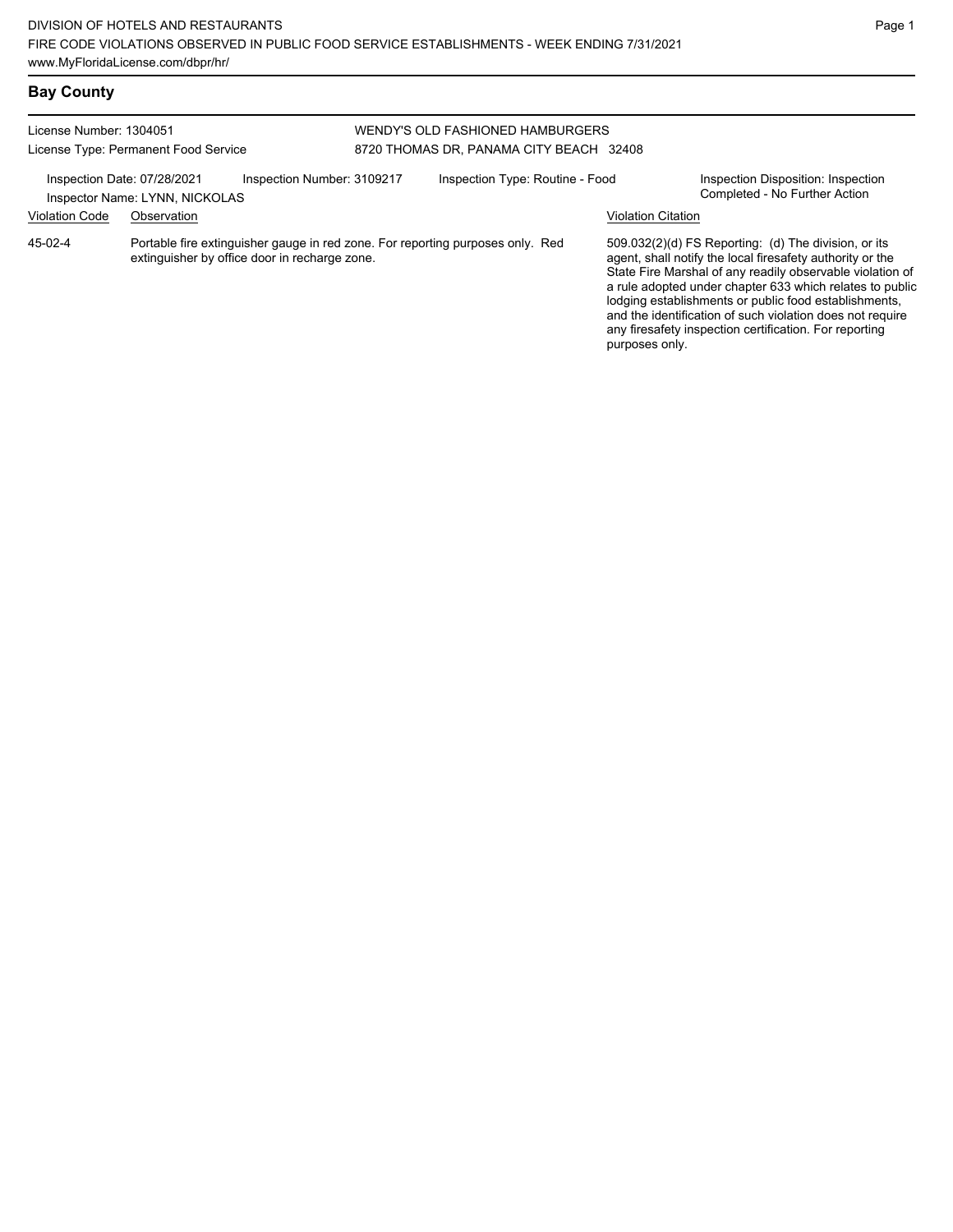| <b>Brevard County</b>                                                                                                                                                                                                                                                        |                                                              |                                                                            |                                                                                    |                                 |                                                                                                                                                                                                                                                                                                                                                                                                                                              |                                                                                                                   |
|------------------------------------------------------------------------------------------------------------------------------------------------------------------------------------------------------------------------------------------------------------------------------|--------------------------------------------------------------|----------------------------------------------------------------------------|------------------------------------------------------------------------------------|---------------------------------|----------------------------------------------------------------------------------------------------------------------------------------------------------------------------------------------------------------------------------------------------------------------------------------------------------------------------------------------------------------------------------------------------------------------------------------------|-------------------------------------------------------------------------------------------------------------------|
| License Number: 1506081<br>License Type: Permanent Food Service                                                                                                                                                                                                              |                                                              | <b>BEACH EATZ</b>                                                          | 24 NORTH ORLANDO AVE, SUITE G, COCOA BEACH 32931                                   |                                 |                                                                                                                                                                                                                                                                                                                                                                                                                                              |                                                                                                                   |
| Inspection Number: 3098279<br>Inspection Date: 07/27/2021<br>Inspector Name: HICKS, GEORGE RANDY                                                                                                                                                                             |                                                              |                                                                            | Inspection Type: Routine - Food                                                    |                                 | Inspection Disposition: Inspection<br>Completed - No Further Action                                                                                                                                                                                                                                                                                                                                                                          |                                                                                                                   |
| <b>Violation Code</b>                                                                                                                                                                                                                                                        | Observation                                                  |                                                                            |                                                                                    |                                 | <b>Violation Citation</b>                                                                                                                                                                                                                                                                                                                                                                                                                    |                                                                                                                   |
| 45-04-4<br>Use of cooking equipment producing grease laden vapors/smoke with no hood<br>suppression system installed. Notified Fire AHJ. For reporting purposes only.<br>Met Fire Marshall at location, he advised operator not to use for anything that<br>produces vapors. |                                                              |                                                                            | Table top grill used to reheat precooked pita meat, reheat chicken from crock pot. |                                 | 509.032(2)(d) FS Reporting: (d) The division, or its<br>agent, shall notify the local firesafety authority or the<br>State Fire Marshal of any readily observable violation of<br>a rule adopted under chapter 633 which relates to public<br>lodging establishments or public food establishments,<br>and the identification of such violation does not require<br>any firesafety inspection certification. For reporting<br>purposes only. |                                                                                                                   |
| License Number: 1505528                                                                                                                                                                                                                                                      |                                                              |                                                                            | <b>GOLDEN DRAGON</b>                                                               |                                 |                                                                                                                                                                                                                                                                                                                                                                                                                                              |                                                                                                                   |
|                                                                                                                                                                                                                                                                              | License Type: Permanent Food Service                         |                                                                            | 291 E EAU GALLIE BLVD, INDIAN HARBOUR BEACH 32937                                  |                                 |                                                                                                                                                                                                                                                                                                                                                                                                                                              |                                                                                                                   |
|                                                                                                                                                                                                                                                                              | Inspection Date: 07/28/2021<br>Inspector Name: MITTEN, JAMES | Inspection Number: 3098851                                                 |                                                                                    | Inspection Type: Routine - Food |                                                                                                                                                                                                                                                                                                                                                                                                                                              | Inspection Disposition: Inspection<br>Completed - No Further Action                                               |
| Violation Code                                                                                                                                                                                                                                                               | Observation                                                  |                                                                            |                                                                                    |                                 | <b>Violation Citation</b>                                                                                                                                                                                                                                                                                                                                                                                                                    |                                                                                                                   |
| 45-02-4                                                                                                                                                                                                                                                                      | By back door **Repeat Violation**                            | Portable fire extinguisher gauge in red zone. For reporting purposes only. |                                                                                    |                                 |                                                                                                                                                                                                                                                                                                                                                                                                                                              | 509.032(2)(d) FS Reporting: (d) The division, or its<br>agent, shall notify the local firesafety authority or the |

agent, shall notify the local firesafety authority or the State Fire Marshal of any readily observable violation of a rule adopted under chapter 633 which relates to public lodging establishments or public food establishments, and the identification of such violation does not require any firesafety inspection certification. For reporting purposes only.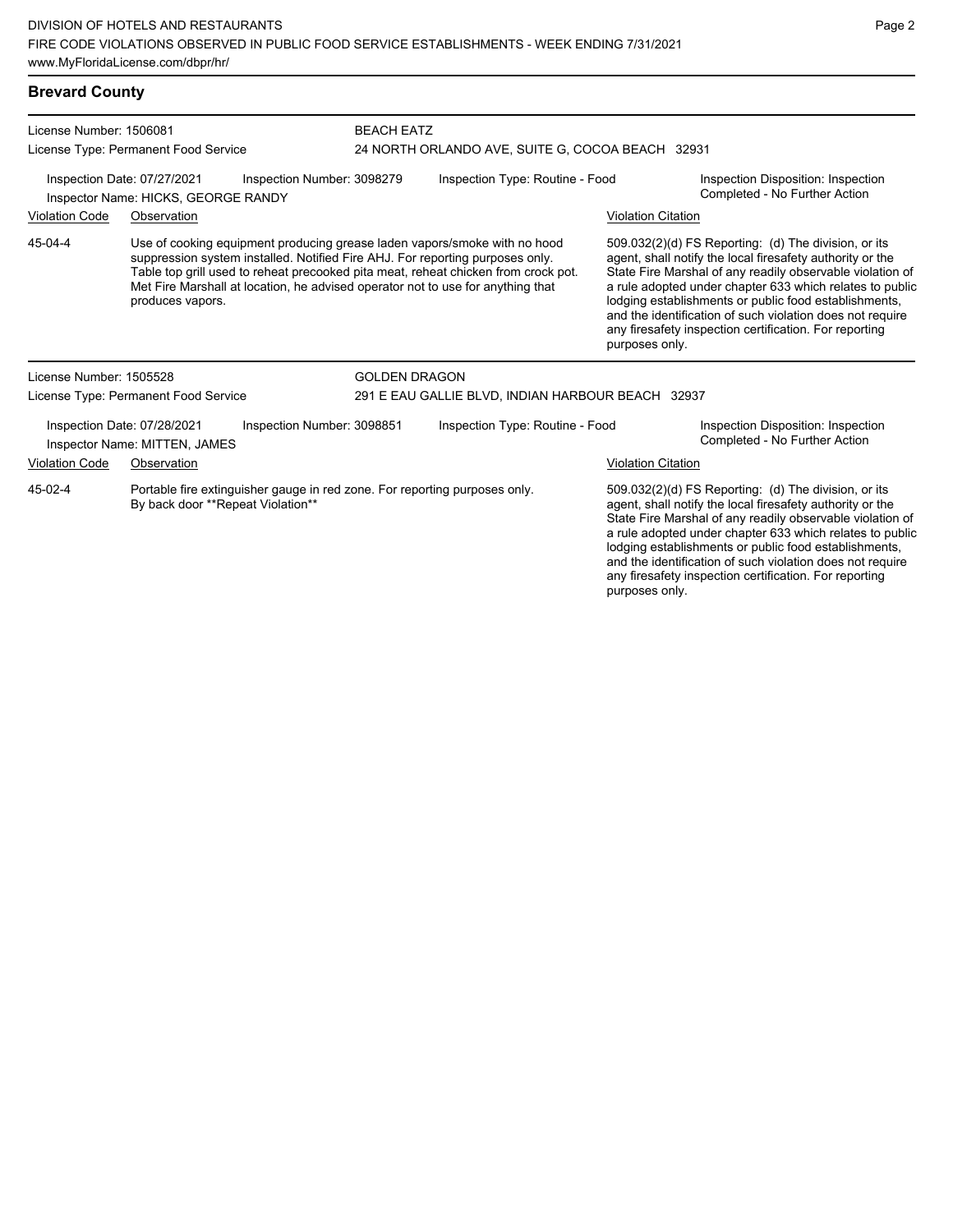| <b>Broward County</b>   |                                                                                                                                                                                |                            |                                                                         |                                                                                                                                                                                                                                                                                                                                                                                                                                              |                                                                                                                                                                                                                                                                                                                                                                                                                            |
|-------------------------|--------------------------------------------------------------------------------------------------------------------------------------------------------------------------------|----------------------------|-------------------------------------------------------------------------|----------------------------------------------------------------------------------------------------------------------------------------------------------------------------------------------------------------------------------------------------------------------------------------------------------------------------------------------------------------------------------------------------------------------------------------------|----------------------------------------------------------------------------------------------------------------------------------------------------------------------------------------------------------------------------------------------------------------------------------------------------------------------------------------------------------------------------------------------------------------------------|
| License Number: 1622985 | License Type: Permanent Food Service                                                                                                                                           |                            | HOT CHICKS - HOUSE OF CHICKEN<br>14816 PINES BLVD, PEMBROKE PINES 33027 |                                                                                                                                                                                                                                                                                                                                                                                                                                              |                                                                                                                                                                                                                                                                                                                                                                                                                            |
| Violation Code          | Inspection Date: 07/29/2021<br>Inspector Name: MARTINEZ, RHEANNE<br>Observation                                                                                                | Inspection Number: 3098834 | Inspection Type: Routine - Food                                         | <b>Violation Citation</b>                                                                                                                                                                                                                                                                                                                                                                                                                    | Inspection Disposition: Inspection<br>Completed - No Further Action                                                                                                                                                                                                                                                                                                                                                        |
| 45-02-4                 | Portable fire extinguisher gauge in red zone. For reporting purposes only.<br>Observed fire extinguisher by rear kitchen door in recharge zone.                                |                            |                                                                         | 509.032(2)(d) FS Reporting: (d) The division, or its<br>agent, shall notify the local firesafety authority or the<br>State Fire Marshal of any readily observable violation of<br>a rule adopted under chapter 633 which relates to public<br>lodging establishments or public food establishments,<br>and the identification of such violation does not require<br>any firesafety inspection certification. For reporting<br>purposes only. |                                                                                                                                                                                                                                                                                                                                                                                                                            |
| License Number: 1624281 |                                                                                                                                                                                |                            | <b>WINGSTOP RESTAURANT</b>                                              |                                                                                                                                                                                                                                                                                                                                                                                                                                              |                                                                                                                                                                                                                                                                                                                                                                                                                            |
|                         | License Type: Permanent Food Service                                                                                                                                           |                            | 15999 PINES BLVD SUITE 101, PEMBROKE PINES 33027                        |                                                                                                                                                                                                                                                                                                                                                                                                                                              |                                                                                                                                                                                                                                                                                                                                                                                                                            |
|                         | Inspection Date: 07/28/2021<br>Inspector Name: MARTINEZ, RHEANNE                                                                                                               | Inspection Number: 3127004 | Inspection Type: Routine - Food                                         |                                                                                                                                                                                                                                                                                                                                                                                                                                              | Inspection Disposition: Inspection<br>Completed - No Further Action                                                                                                                                                                                                                                                                                                                                                        |
| <b>Violation Code</b>   | Observation                                                                                                                                                                    |                            |                                                                         | <b>Violation Citation</b>                                                                                                                                                                                                                                                                                                                                                                                                                    |                                                                                                                                                                                                                                                                                                                                                                                                                            |
| 45-02-4                 | Portable fire extinguisher gauge in red zone. For reporting purposes only.<br>Observed fire extinguisher on wall next to ice bucket in overcharged zone.                       |                            |                                                                         | purposes only.                                                                                                                                                                                                                                                                                                                                                                                                                               | 509.032(2)(d) FS Reporting: (d) The division, or its<br>agent, shall notify the local firesafety authority or the<br>State Fire Marshal of any readily observable violation of<br>a rule adopted under chapter 633 which relates to public<br>lodging establishments or public food establishments,<br>and the identification of such violation does not require<br>any firesafety inspection certification. For reporting |
| License Number: 1618815 |                                                                                                                                                                                |                            | CRACKER BARREL #268                                                     |                                                                                                                                                                                                                                                                                                                                                                                                                                              |                                                                                                                                                                                                                                                                                                                                                                                                                            |
|                         | License Type: Permanent Food Service                                                                                                                                           |                            | 1960 NW 150 AVE, PEMBROKE PINES 33028                                   |                                                                                                                                                                                                                                                                                                                                                                                                                                              |                                                                                                                                                                                                                                                                                                                                                                                                                            |
|                         | Inspection Date: 07/29/2021<br>Inspector Name: NEALY, VALENCIA                                                                                                                 | Inspection Number: 3107809 | Inspection Type: Routine - Food                                         |                                                                                                                                                                                                                                                                                                                                                                                                                                              | Inspection Disposition: Inspection<br>Completed - No Further Action                                                                                                                                                                                                                                                                                                                                                        |
| <b>Violation Code</b>   | Observation                                                                                                                                                                    |                            |                                                                         | <b>Violation Citation</b>                                                                                                                                                                                                                                                                                                                                                                                                                    |                                                                                                                                                                                                                                                                                                                                                                                                                            |
| 46-01-4                 | Marked exit/path to marked exit blocked. For reporting purposes only.<br>-Observed kitchen exit door blocked by discarded cardboard boxes in kitchen.                          |                            |                                                                         | purposes only.                                                                                                                                                                                                                                                                                                                                                                                                                               | 509.032(2)(d) FS Reporting: (d) The division, or its<br>agent, shall notify the local firesafety authority or the<br>State Fire Marshal of any readily observable violation of<br>a rule adopted under chapter 633 which relates to public<br>lodging establishments or public food establishments,<br>and the identification of such violation does not require<br>any firesafety inspection certification. For reporting |
| License Number: 1625271 |                                                                                                                                                                                | <b>KONOS GELATO</b>        |                                                                         |                                                                                                                                                                                                                                                                                                                                                                                                                                              |                                                                                                                                                                                                                                                                                                                                                                                                                            |
|                         | License Type: Permanent Food Service                                                                                                                                           |                            | 3444 MAIN HWY #20, COCONUT GROVE 33133                                  |                                                                                                                                                                                                                                                                                                                                                                                                                                              |                                                                                                                                                                                                                                                                                                                                                                                                                            |
|                         | Inspection Date: 07/27/2021<br>Inspector Name: MASKASEM, SUPPACHAI                                                                                                             | Inspection Number: 3118039 | Inspection Type: Routine - Food                                         |                                                                                                                                                                                                                                                                                                                                                                                                                                              | Inspection Disposition: Inspection<br>Completed - No Further Action                                                                                                                                                                                                                                                                                                                                                        |
| Violation Code          | Observation                                                                                                                                                                    |                            |                                                                         | <b>Violation Citation</b>                                                                                                                                                                                                                                                                                                                                                                                                                    |                                                                                                                                                                                                                                                                                                                                                                                                                            |
| 46-01-4                 | Marked exit/path to marked exit blocked. For reporting purposes only. Exit door<br>blocked by trash can. Advised, the operator removed the trash can. **Corrected<br>On-Site** |                            |                                                                         | purposes only.                                                                                                                                                                                                                                                                                                                                                                                                                               | 509.032(2)(d) FS Reporting: (d) The division, or its<br>agent, shall notify the local firesafety authority or the<br>State Fire Marshal of any readily observable violation of<br>a rule adopted under chapter 633 which relates to public<br>lodging establishments or public food establishments,<br>and the identification of such violation does not require<br>any firesafety inspection certification. For reporting |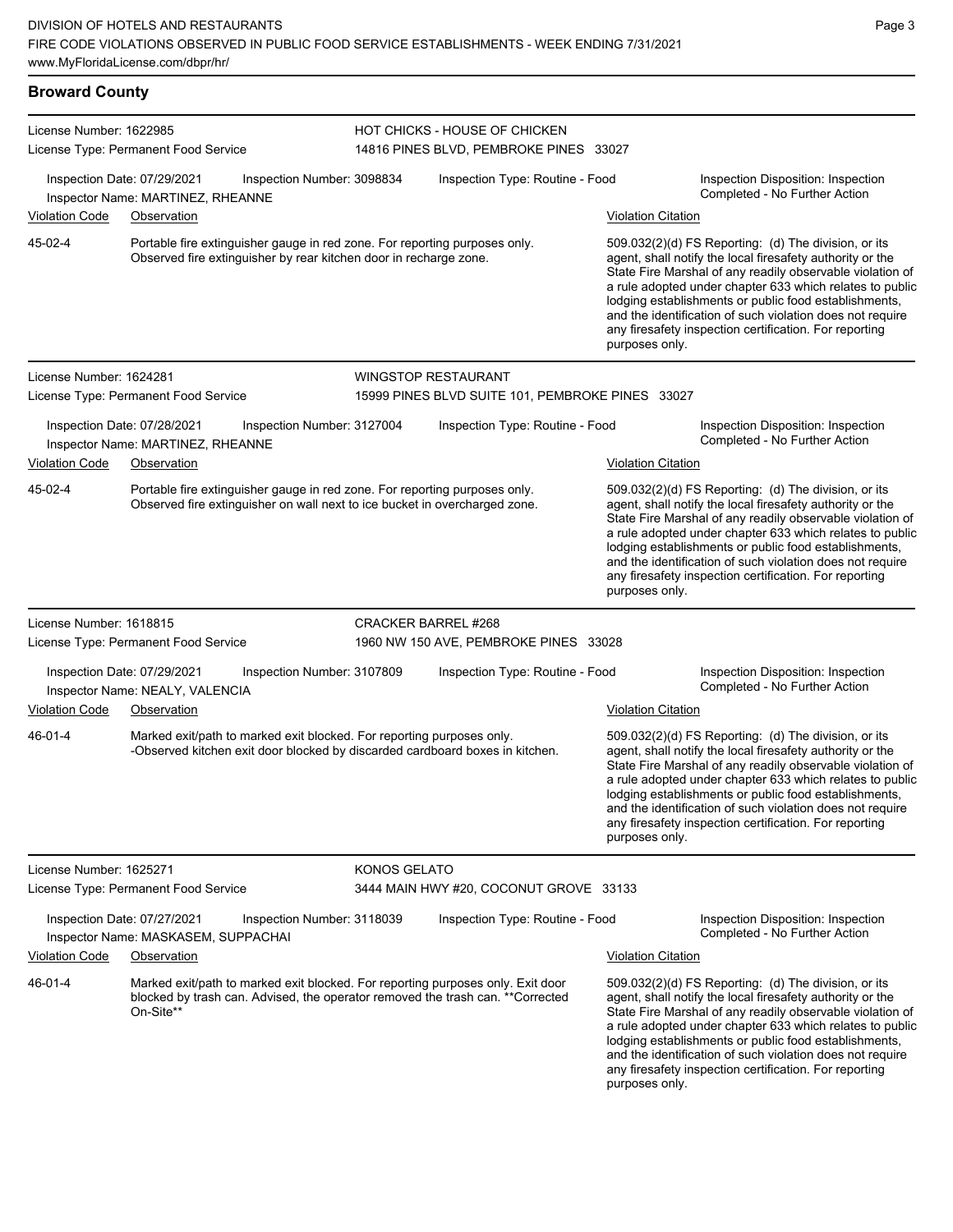| <b>Columbia County</b> |  |
|------------------------|--|
|------------------------|--|

| License Number: 2200721<br>License Type: Permanent Food Service |                                                 | <b>JERSEY MIKE'S SUBS</b><br>2888 W US 90 #105, LAKE CITY 32055 |                                                                                   |                                 |                           |                                                                                                                                                                                                                                                                                                                                                                                                                              |
|-----------------------------------------------------------------|-------------------------------------------------|-----------------------------------------------------------------|-----------------------------------------------------------------------------------|---------------------------------|---------------------------|------------------------------------------------------------------------------------------------------------------------------------------------------------------------------------------------------------------------------------------------------------------------------------------------------------------------------------------------------------------------------------------------------------------------------|
| Inspection Date: 07/27/2021<br><b>Violation Code</b>            | Inspector Name: BAILEY, KIMBERLY<br>Observation | Inspection Number: 3110055                                      |                                                                                   | Inspection Type: Routine - Food | <b>Violation Citation</b> | Inspection Disposition: Administrative<br>complaint recommended                                                                                                                                                                                                                                                                                                                                                              |
| $45-02-4$                                                       | front door.                                     |                                                                 | Portable fire extinguisher gauge in red zone. For reporting purposes only. By the |                                 |                           | $509.032(2)(d)$ FS Reporting: (d) The division, or its<br>agent, shall notify the local firesafety authority or the<br>State Fire Marshal of any readily observable violation of<br>a rule adopted under chapter 633 which relates to public<br>lodging establishments or public food establishments,<br>and the identification of such violation does not require<br>any firesafety inspection certification. For reporting |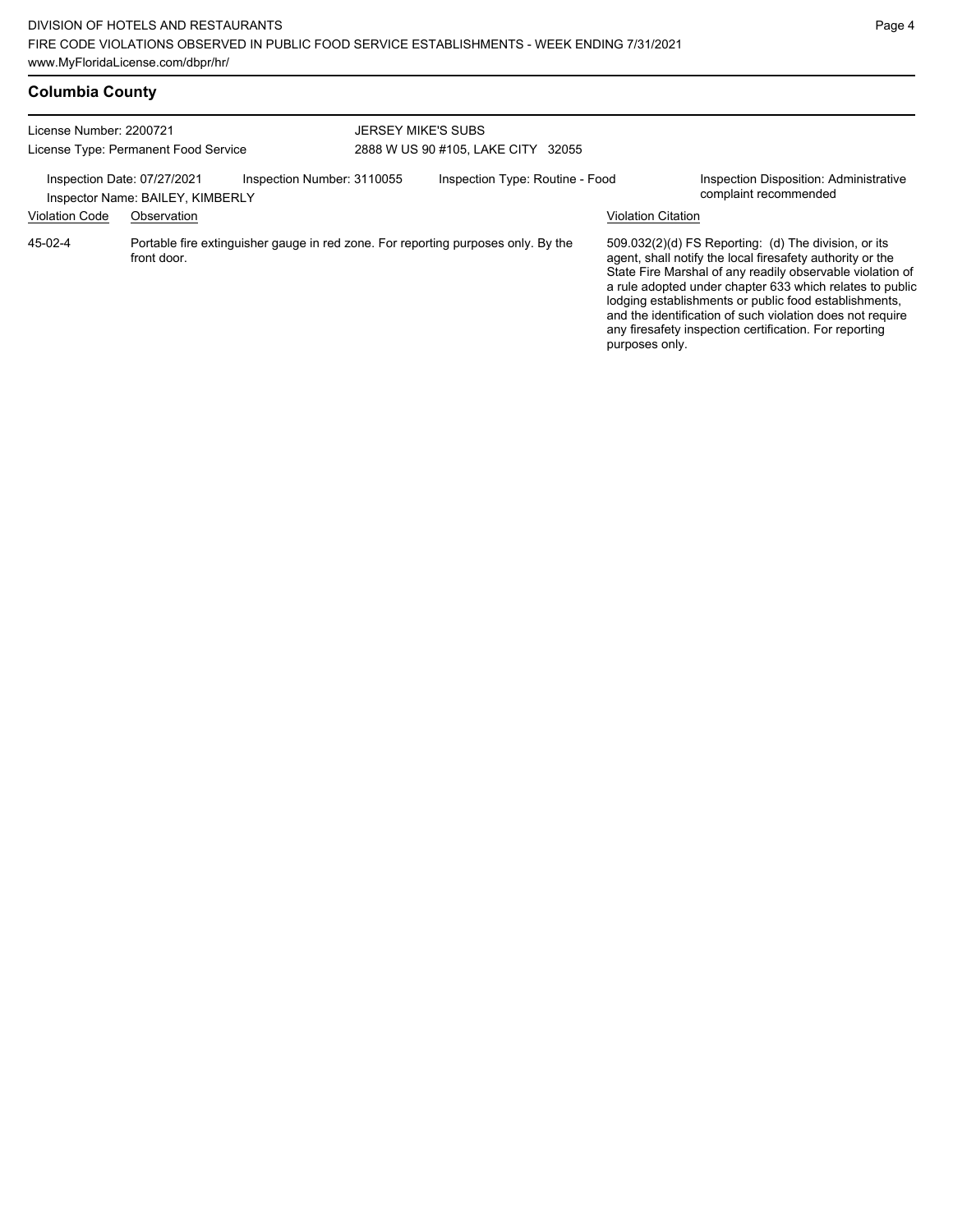| <b>Dade County</b>                                |                                                                                                                                                                                                |                         |                                                                   |                           |                                                                                                                                                                                                                                                                                                                                                                                                                                                                                                          |
|---------------------------------------------------|------------------------------------------------------------------------------------------------------------------------------------------------------------------------------------------------|-------------------------|-------------------------------------------------------------------|---------------------------|----------------------------------------------------------------------------------------------------------------------------------------------------------------------------------------------------------------------------------------------------------------------------------------------------------------------------------------------------------------------------------------------------------------------------------------------------------------------------------------------------------|
| License Number: 2329607<br>License Type: Catering |                                                                                                                                                                                                |                         | ONE STOP ONLY CORNER CATERING<br>2795 W 78 ST, HIALEAH 33016      |                           |                                                                                                                                                                                                                                                                                                                                                                                                                                                                                                          |
|                                                   | Inspection Date: 07/29/2021<br>Inspection Number: 1119301<br>Inspector Name: CRUZ, EDGAR                                                                                                       |                         | Inspection Type: Routine - Food                                   |                           | Inspection Disposition: Inspection<br>Completed - No Further Action                                                                                                                                                                                                                                                                                                                                                                                                                                      |
| <b>Violation Code</b>                             | Observation                                                                                                                                                                                    |                         |                                                                   | <b>Violation Citation</b> |                                                                                                                                                                                                                                                                                                                                                                                                                                                                                                          |
| 48-04-4                                           | Propane tank (larger than 2.7 lb. water capacity/1 lb. gas capacity) located inside<br>of the building. For reporting purposes only.                                                           |                         |                                                                   | purposes only.            | 509.032(2)(d) FS Reporting: (d) The division, or its<br>agent, shall notify the local firesafety authority or the<br>State Fire Marshal of any readily observable violation of<br>a rule adopted under chapter 633 which relates to public<br>lodging establishments or public food establishments,<br>and the identification of such violation does not require<br>any firesafety inspection certification. For reporting                                                                               |
| License Number: 2331400                           |                                                                                                                                                                                                | <b>TAQUERIA MORELIA</b> |                                                                   |                           |                                                                                                                                                                                                                                                                                                                                                                                                                                                                                                          |
|                                                   | License Type: Permanent Food Service                                                                                                                                                           |                         | 1871 NE 8 ST, HOMESTEAD 33033                                     |                           |                                                                                                                                                                                                                                                                                                                                                                                                                                                                                                          |
|                                                   | Inspection Date: 07/28/2021<br>Inspection Number: 3119392<br>Inspector Name: GONZALEZ, RICARDO                                                                                                 |                         | Inspection Type: Routine - Food                                   |                           | Inspection Disposition: Inspection<br>Completed - No Further Action                                                                                                                                                                                                                                                                                                                                                                                                                                      |
| <b>Violation Code</b>                             | Observation                                                                                                                                                                                    |                         |                                                                   | <b>Violation Citation</b> |                                                                                                                                                                                                                                                                                                                                                                                                                                                                                                          |
| 45-05-4                                           | Portable fire extinguisher missing from its designated location. For reporting<br>purposes only.                                                                                               |                         |                                                                   | purposes only.            | 509.032(2)(d) FS Reporting: (d) The division, or its<br>agent, shall notify the local firesafety authority or the<br>State Fire Marshal of any readily observable violation of<br>a rule adopted under chapter 633 which relates to public<br>lodging establishments or public food establishments,<br>and the identification of such violation does not require<br>any firesafety inspection certification. For reporting                                                                               |
| License Number: 2332360                           |                                                                                                                                                                                                |                         | <b>MAIN KITCHEN &amp; BAY CAFE</b>                                |                           |                                                                                                                                                                                                                                                                                                                                                                                                                                                                                                          |
|                                                   | License Type: Permanent Food Service                                                                                                                                                           |                         | 485 BRICKELL AVE, MIAMI 33131                                     |                           |                                                                                                                                                                                                                                                                                                                                                                                                                                                                                                          |
|                                                   | Inspection Date: 07/30/2021<br>Inspection Number: 3114598<br>Inspector Name: HENLEY, LATONYA                                                                                                   |                         | Inspection Type: Routine - Food                                   |                           | Inspection Disposition: Inspection<br>Completed - No Further Action                                                                                                                                                                                                                                                                                                                                                                                                                                      |
| <b>Violation Code</b>                             | Observation                                                                                                                                                                                    |                         |                                                                   | <b>Violation Citation</b> |                                                                                                                                                                                                                                                                                                                                                                                                                                                                                                          |
| 48-01-5                                           | No current insurance inspector boiler report or boiler certificate available for boiler.<br>For reporting purposes only. FL 123105, Expired on 07/06/2018; FI 123107,<br>Expired on 07/06/2018 |                         |                                                                   |                           | 61C-1.004(10) FAC Reporting: (10) Heating and<br>ventilation - The heating and ventilation system shall be<br>kept in good repair or be installed to maintain a<br>minimum of 68 degrees Fahrenheit throughout the<br>building. The insurance inspectors boiler report is<br>required annually for power boilers and high<br>pressure/high temperature boilers and biannually for low<br>pressure steam or vapor heating boilers and shall be<br>posted in the boiler room. For reporting purposes only. |
| License Number: 2331043                           | License Type: Permanent Food Service                                                                                                                                                           |                         | LITTLE CESARS PIZZA STORE #2288<br>3715 WEST FLAGLER, MIAMI 33134 |                           |                                                                                                                                                                                                                                                                                                                                                                                                                                                                                                          |
|                                                   | Inspection Date: 07/30/2021<br>Inspection Number: 3131426<br>Inspector Name: GONZALEZ, ALEJANDRO                                                                                               |                         | Inspection Type: Routine - Food                                   |                           | Inspection Disposition: Inspection<br>Completed - No Further Action                                                                                                                                                                                                                                                                                                                                                                                                                                      |
| <b>Violation Code</b>                             | Observation                                                                                                                                                                                    |                         |                                                                   | <b>Violation Citation</b> |                                                                                                                                                                                                                                                                                                                                                                                                                                                                                                          |
| 46-01-4                                           | Marked exit/path to marked exit blocked. For reporting purposes only. Empty<br>boxes.                                                                                                          |                         |                                                                   | purposes only.            | 509.032(2)(d) FS Reporting: (d) The division, or its<br>agent, shall notify the local firesafety authority or the<br>State Fire Marshal of any readily observable violation of<br>a rule adopted under chapter 633 which relates to public<br>lodging establishments or public food establishments,<br>and the identification of such violation does not require<br>any firesafety inspection certification. For reporting                                                                               |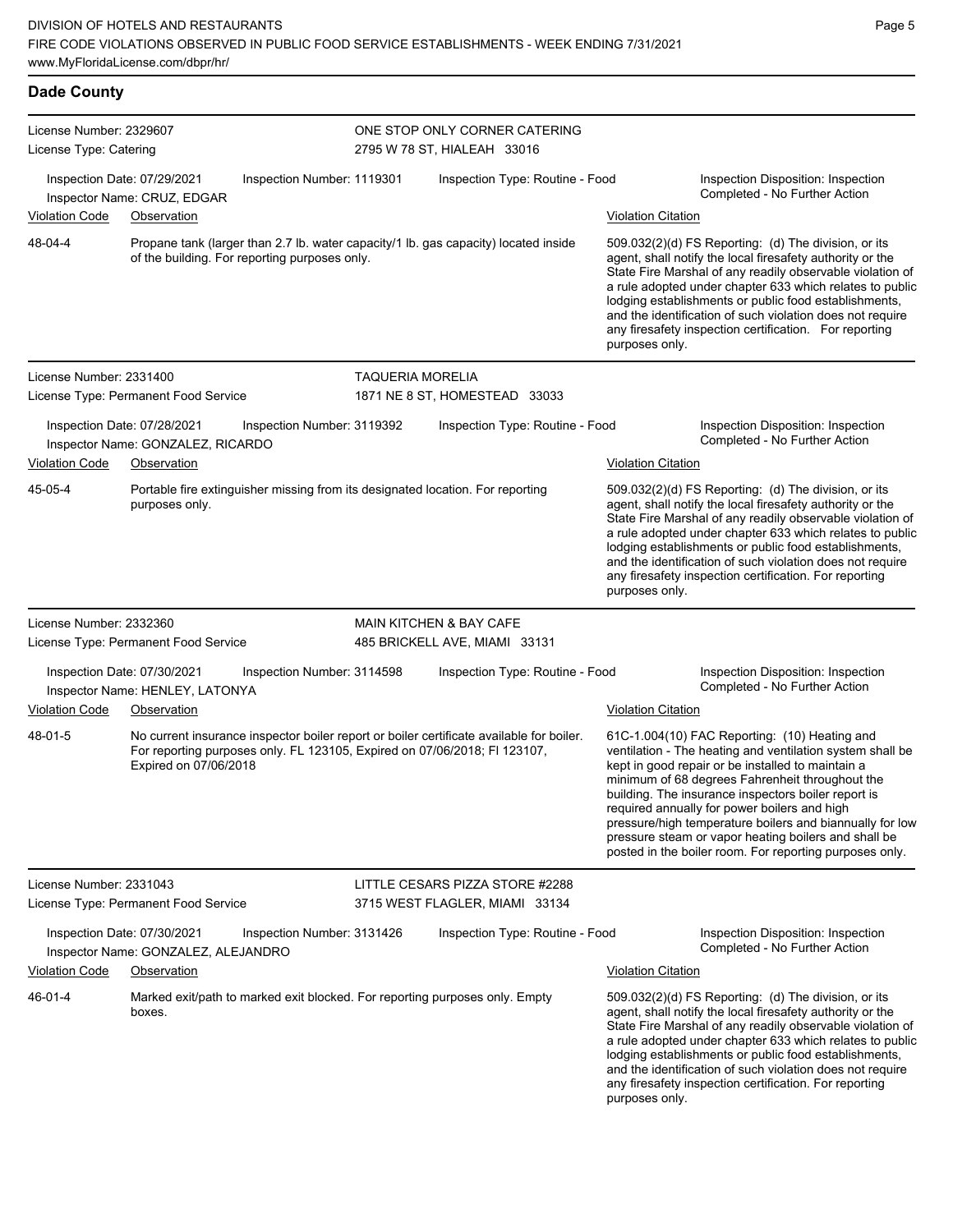| License Number: 2332152 | License Type: Permanent Food Service                                                                                                                                                                                                                                                                                                                                                                                                                                                                                                                                                                                                                                                                                                                                                                                                                                                                                                                                                                                                                                                                                                                                                                                                                                                                                                        | <b>SANTORINI</b>           | 101 OCEAN DRIVE, MIAMI BEACH 33139         |                           |                                                                                                                                                                                                                                                                                                                                                                                                                              |
|-------------------------|---------------------------------------------------------------------------------------------------------------------------------------------------------------------------------------------------------------------------------------------------------------------------------------------------------------------------------------------------------------------------------------------------------------------------------------------------------------------------------------------------------------------------------------------------------------------------------------------------------------------------------------------------------------------------------------------------------------------------------------------------------------------------------------------------------------------------------------------------------------------------------------------------------------------------------------------------------------------------------------------------------------------------------------------------------------------------------------------------------------------------------------------------------------------------------------------------------------------------------------------------------------------------------------------------------------------------------------------|----------------------------|--------------------------------------------|---------------------------|------------------------------------------------------------------------------------------------------------------------------------------------------------------------------------------------------------------------------------------------------------------------------------------------------------------------------------------------------------------------------------------------------------------------------|
|                         | Inspection Date: 07/29/2021<br>Inspector Name: WILLIAMS, ALFREDA                                                                                                                                                                                                                                                                                                                                                                                                                                                                                                                                                                                                                                                                                                                                                                                                                                                                                                                                                                                                                                                                                                                                                                                                                                                                            | Inspection Number: 3119217 | Inspection Type: Routine - Food            |                           | Inspection Disposition: Warning<br>Issued                                                                                                                                                                                                                                                                                                                                                                                    |
| Violation Code          | Observation                                                                                                                                                                                                                                                                                                                                                                                                                                                                                                                                                                                                                                                                                                                                                                                                                                                                                                                                                                                                                                                                                                                                                                                                                                                                                                                                 |                            |                                            | <b>Violation Citation</b> |                                                                                                                                                                                                                                                                                                                                                                                                                              |
| 45-02-4                 | Portable fire extinguisher gauge in red zone. For reporting purposes only.                                                                                                                                                                                                                                                                                                                                                                                                                                                                                                                                                                                                                                                                                                                                                                                                                                                                                                                                                                                                                                                                                                                                                                                                                                                                  |                            |                                            | purposes only.            | 509.032(2)(d) FS Reporting: (d) The division, or its<br>agent, shall notify the local firesafety authority or the<br>State Fire Marshal of any readily observable violation of<br>a rule adopted under chapter 633 which relates to public<br>lodging establishments or public food establishments,<br>and the identification of such violation does not require<br>any firesafety inspection certification. For reporting   |
| License Number: 2336949 |                                                                                                                                                                                                                                                                                                                                                                                                                                                                                                                                                                                                                                                                                                                                                                                                                                                                                                                                                                                                                                                                                                                                                                                                                                                                                                                                             | <b>ZARI CAFE</b>           |                                            |                           |                                                                                                                                                                                                                                                                                                                                                                                                                              |
|                         | License Type: Permanent Food Service                                                                                                                                                                                                                                                                                                                                                                                                                                                                                                                                                                                                                                                                                                                                                                                                                                                                                                                                                                                                                                                                                                                                                                                                                                                                                                        |                            | 1200 WASHINGTON AVENUE, MIAMI BEACH 33139  |                           |                                                                                                                                                                                                                                                                                                                                                                                                                              |
|                         | Inspection Date: 07/27/2021<br>Inspector Name: WILLIAMS, ALFREDA                                                                                                                                                                                                                                                                                                                                                                                                                                                                                                                                                                                                                                                                                                                                                                                                                                                                                                                                                                                                                                                                                                                                                                                                                                                                            | Inspection Number: 3085944 | Inspection Type: Food-Licensing Inspection |                           | Inspection Disposition: Inspection<br>Completed - No Further Action                                                                                                                                                                                                                                                                                                                                                          |
| <b>Violation Code</b>   | Observation                                                                                                                                                                                                                                                                                                                                                                                                                                                                                                                                                                                                                                                                                                                                                                                                                                                                                                                                                                                                                                                                                                                                                                                                                                                                                                                                 |                            |                                            | <b>Violation Citation</b> |                                                                                                                                                                                                                                                                                                                                                                                                                              |
| 45-02-4                 | Portable fire extinguisher gauge in red zone. For reporting purposes only.                                                                                                                                                                                                                                                                                                                                                                                                                                                                                                                                                                                                                                                                                                                                                                                                                                                                                                                                                                                                                                                                                                                                                                                                                                                                  |                            |                                            | purposes only.            | 509.032(2)(d) FS Reporting: (d) The division, or its<br>agent, shall notify the local firesafety authority or the<br>State Fire Marshal of any readily observable violation of<br>a rule adopted under chapter 633 which relates to public<br>lodging establishments or public food establishments,<br>and the identification of such violation does not require<br>any firesafety inspection certification. For reporting   |
| 48-04-4                 | Propane tank (larger than 2.7 lb. water capacity/1 lb. gas capacity) located inside<br>of the building. For reporting purposes only.<br>Propane tanks were removed. ** Corrected On-Site**                                                                                                                                                                                                                                                                                                                                                                                                                                                                                                                                                                                                                                                                                                                                                                                                                                                                                                                                                                                                                                                                                                                                                  |                            |                                            | purposes only.            | 509.032(2)(d) FS Reporting: (d) The division, or its<br>agent, shall notify the local firesafety authority or the<br>State Fire Marshal of any readily observable violation of<br>a rule adopted under chapter 633 which relates to public<br>lodging establishments or public food establishments,<br>and the identification of such violation does not require<br>any firesafety inspection certification. For reporting   |
| License Number: 2336495 |                                                                                                                                                                                                                                                                                                                                                                                                                                                                                                                                                                                                                                                                                                                                                                                                                                                                                                                                                                                                                                                                                                                                                                                                                                                                                                                                             | PATE CREOL                 |                                            |                           |                                                                                                                                                                                                                                                                                                                                                                                                                              |
|                         | License Type: Permanent Food Service                                                                                                                                                                                                                                                                                                                                                                                                                                                                                                                                                                                                                                                                                                                                                                                                                                                                                                                                                                                                                                                                                                                                                                                                                                                                                                        |                            | 12997 W DIXIE HWY, NORTH MIAMI 33161       |                           |                                                                                                                                                                                                                                                                                                                                                                                                                              |
|                         | Inspection Date: 07/27/2021<br>Inspector Name: SUAREZ, LEOPOLDO                                                                                                                                                                                                                                                                                                                                                                                                                                                                                                                                                                                                                                                                                                                                                                                                                                                                                                                                                                                                                                                                                                                                                                                                                                                                             | Inspection Number: 3059797 | Inspection Type: Routine - Food            |                           | Inspection Disposition: Call Back -<br>Admin. complaint recommended                                                                                                                                                                                                                                                                                                                                                          |
| <b>Violation Code</b>   | Observation                                                                                                                                                                                                                                                                                                                                                                                                                                                                                                                                                                                                                                                                                                                                                                                                                                                                                                                                                                                                                                                                                                                                                                                                                                                                                                                                 |                            |                                            | <b>Violation Citation</b> |                                                                                                                                                                                                                                                                                                                                                                                                                              |
| 48-04-4                 | - From initial inspection : Propane tank (larger than 2.7 lb. water capacity/1 lb. gas<br>capacity) located inside of the building. For reporting purposes only. Observed 2<br>propane tanks inside kitchen. **Repeat Violation** - From follow-up inspection<br>2021-04-26: On 4/26/21 at the time of callback inspection Propane tank (larger<br>than 2.7 lb. water capacity/1 lb. gas capacity) located inside of the building. For<br>reporting purposes only. Observed 2 propane tanks inside kitchen. **Repeat<br>Violation** **Time Extended** - From follow-up inspection 2021-05-28: On<br>5/28/21 at the time of callback inspection observed propane tank (larger than 2.7)<br>Ib. water capacity/1 lb. gas capacity) located inside of the building. For reporting<br>purposes only. Observed 2 propane tanks inside kitchen. ** Repeat Violation**<br>From follow-up inspection 2021-04-26: On 4/26/21 at the time of callback<br>inspection Propane tank (larger than 2.7 lb. water capacity/1 lb. gas capacity)<br>located inside of the building. For reporting purposes only. Observed 2 propane<br>tanks inside kitchen. **Repeat Violation** **Time Extended** - From follow-up<br>inspection 2021-07-27: On 7/27/21 at the time of callback inspection observed 2<br>propane tanks inside kitchen. ** Admin Complaint** |                            |                                            | purposes only.            | $509.032(2)(d)$ FS Reporting: (d) The division, or its<br>agent, shall notify the local firesafety authority or the<br>State Fire Marshal of any readily observable violation of<br>a rule adopted under chapter 633 which relates to public<br>lodging establishments or public food establishments,<br>and the identification of such violation does not require<br>any firesafety inspection certification. For reporting |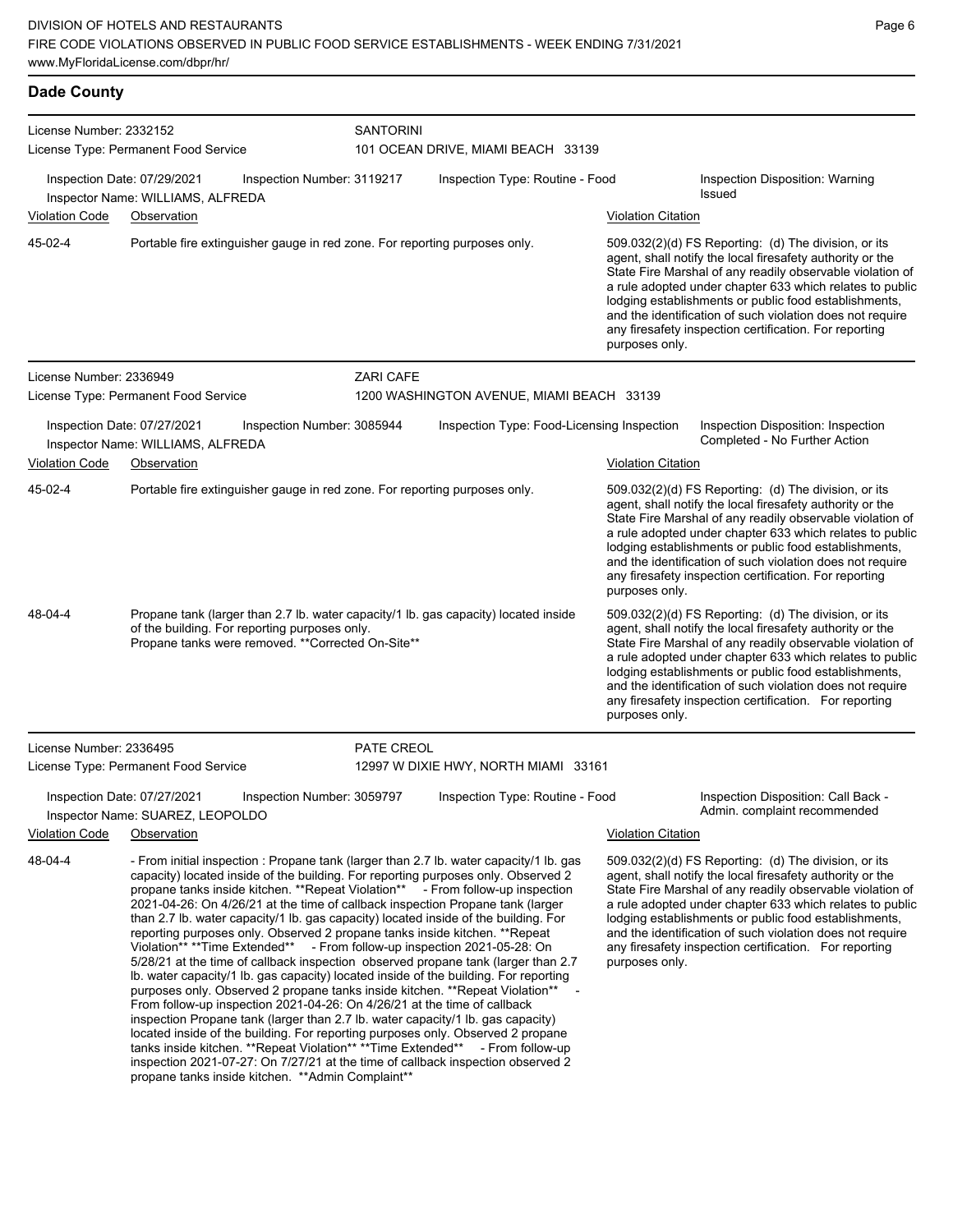#### **Dade County**

License Number: 2357999 License Type: Mobile Food Dispensing Vehicle NATY BISTRO 12248 SW 130 ST, MIAMI 33186

Inspection Date: 07/29/2021 Inspection Number: 1236949 Inspection Type: Routine - Food Inspection Disposition: Inspection<br>Inspector Name: GONZALEZ ERIK

Inspector Name: GONZALEZ, ERIK

Violation Code Observation Violation Citation

Portable fire extinguisher gauge in red zone. For reporting purposes only. Observed extinguisher by hood overcharged. Also, observed extinguisher in recharge zone located by soda reach in cooler inside MFDV. 45-02-4

509.032(2)(d) FS Reporting: (d) The division, or its agent, shall notify the local firesafety authority or the State Fire Marshal of any readily observable violation of a rule adopted under chapter 633 which relates to public lodging establishments or public food establishments, and the identification of such violation does not require any firesafety inspection certification. For reporting purposes only.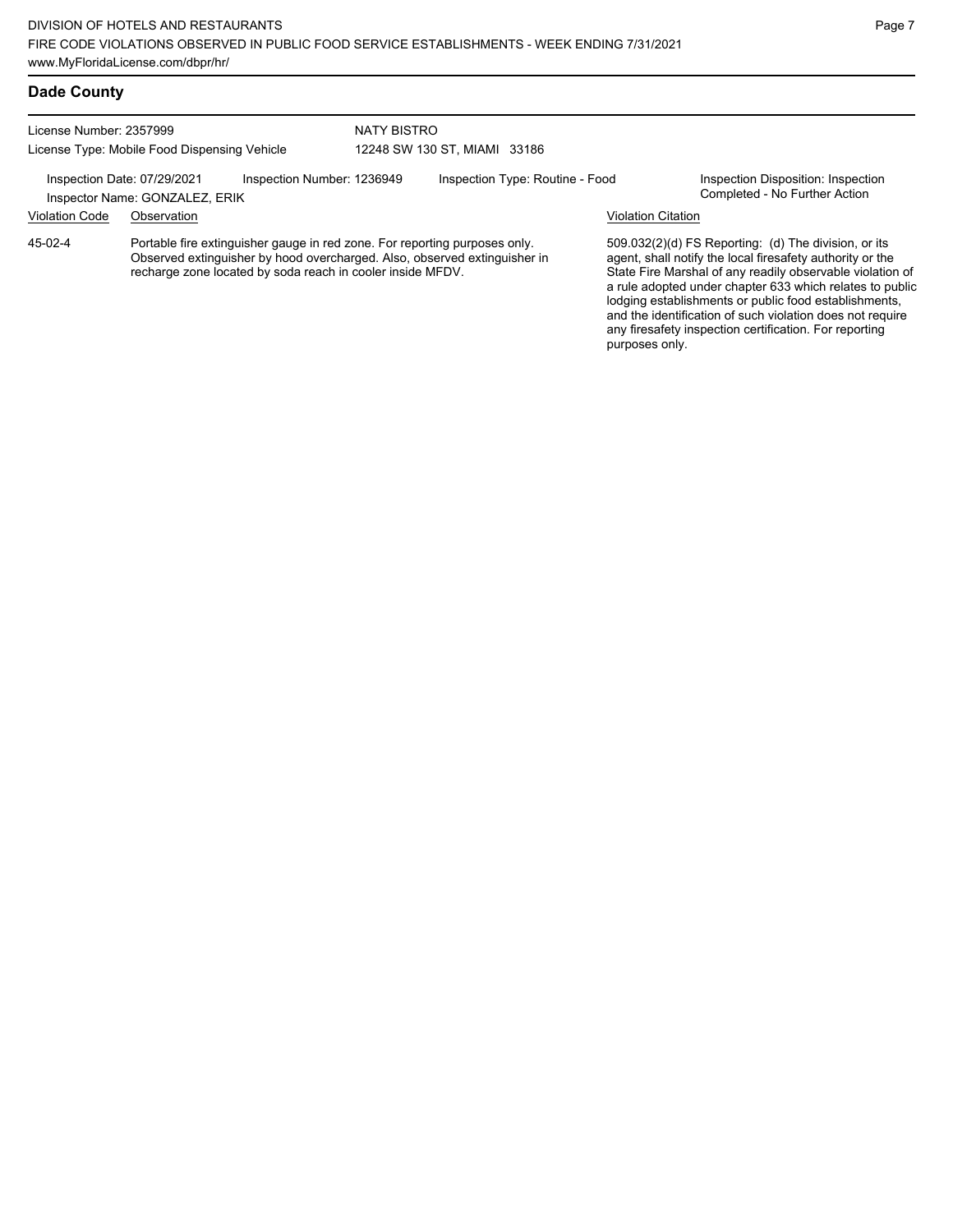#### **Duval County** License Number: 2612424 License Type: Permanent Food Service BLU DINER 5868 NORWOOD AVE, JACKSONVILLE 32208 Inspection Date: 07/27/2021 Inspection Number: 3094495 Inspection Type: Routine - Food Inspection Disposition: Emergency order recommended Inspector Name: PERRY, DENNIS Violation Code Observation Violation Citation Propane tank (larger than 2.7 lb. water capacity/1 lb. gas capacity) located inside of the building. For reporting purposes only. Large tank in back storage area. Tank removed. \*\*Corrected On-Site\*\* 509.032(2)(d) FS Reporting: (d) The division, or its agent, shall notify the local firesafety authority or the State Fire Marshal of any readily observable violation of a rule adopted under chapter 633 which relates to public lodging establishments or public food establishments, and the identification of such violation does not require any firesafety inspection certification. For reporting purposes only. 48-04-4 License Number: 2615293 License Type: Permanent Food Service 9 BALL HEAVEN 2777 UNIVERSITY BLVD W UNIT 12, JACKSONVILLE 32217 Inspection Date: 07/27/2021 Inspection Number: 3128001 Inspection Type: Routine - Food Inspection Disposition: Inspection Inspector Name: JEFFERS, MARY-BETH **Inspector Name: JEFFERS, MARY-BETH** Violation Code Observation **Violation Citation** Violation Citation Citation Marked exit/path to marked exit blocked. For reporting purposes only. Pathway in Hall leading from bar to along exterior of kitchen partially blocked with cabinet and cases of alcohol 509.032(2)(d) FS Reporting: (d) The division, or its agent, shall notify the local firesafety authority or the State Fire Marshal of any readily observable violation of a rule adopted under chapter 633 which relates to public lodging establishments or public food establishments, and the identification of such violation does not require any firesafety inspection certification. For reporting purposes only. 46-01-4 License Number: 2612964 License Type: Permanent Food Service RP MCMURPHYS 1183 BEACH BLVD, JACKSONVILLE BEACH 32250 Inspection Date: 07/28/2021 Inspection Number: 3143195 Inspection Type: Complaint Full Inspection Disposition: Call Back -<br>Inspector Name: VILBRUN JOSUE Inspector Name: VILBRUN, JOSUE Violation Code Observation Violation Citation - From initial inspection : Observed electrical wiring in disrepair. For reporting purposes only. Electrical wires running through ceiling on cook line. - From follow-up inspection 2021-07-28: \*\*Time Extended\*\* 509.032(2)(d) FS Reporting: (d) The division, or its agent, shall notify the local firesafety authority or the State Fire Marshal of any readily observable violation of a rule adopted under chapter 633 which relates to public lodging establishments or public food establishments, and the identification of such violation does not require any firesafety inspection certification. For reporting purposes only. 47-03-4 Observed electrical wiring in disrepair. For reporting purposes only. Electrical wires running through ceiling on cook line. 509.032(2)(d) FS Reporting: (d) The division, or its agent, shall notify the local firesafety authority or the State Fire Marshal of any readily observable violation of a rule adopted under chapter 633 which relates to public lodging establishments or public food establishments, and the identification of such violation does not require 47-03-4

any firesafety inspection certification. For reporting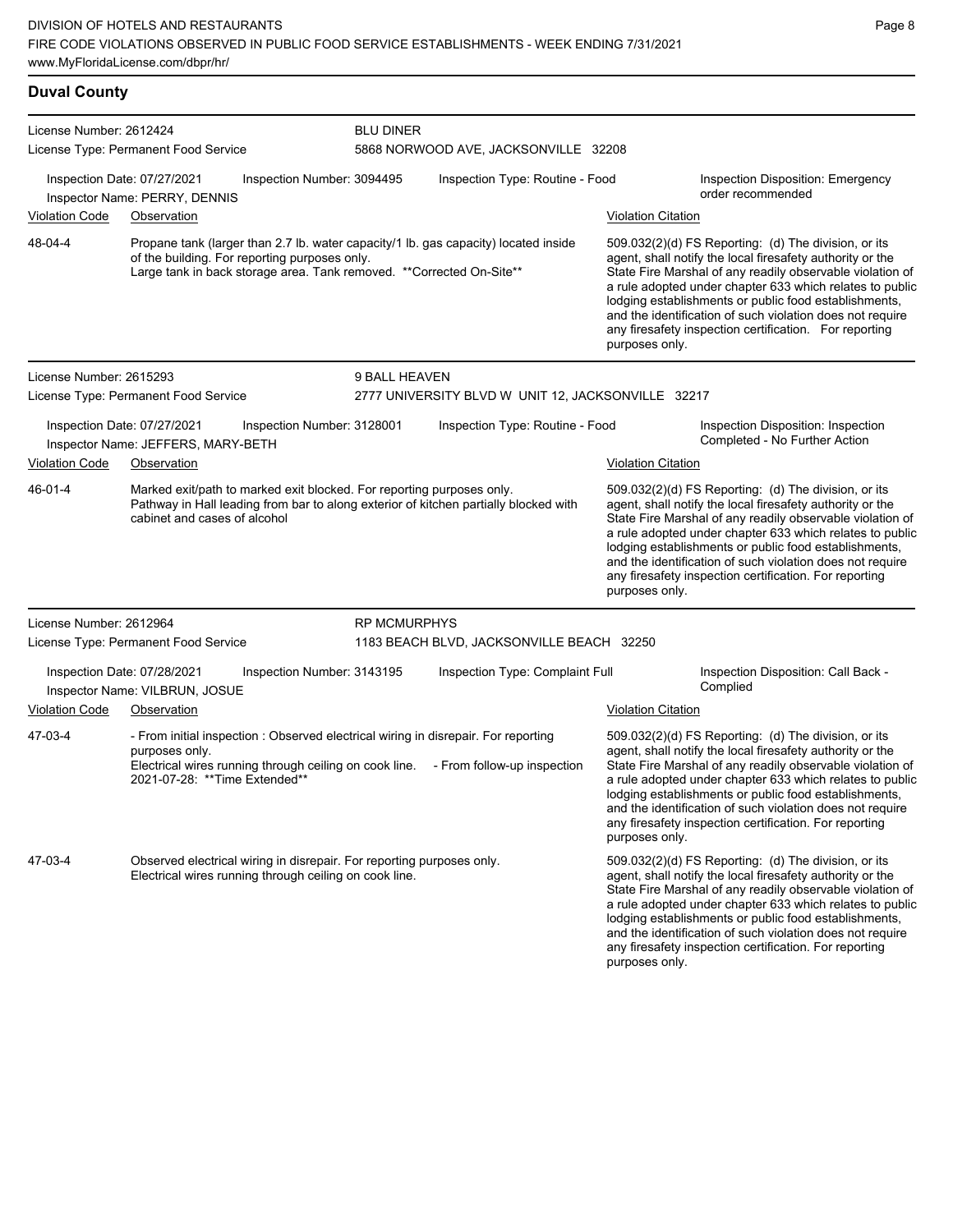### **Escambia County**

| License Number: 2702626                                                                                                                                                                                          |                                                                 |                            | WHATABURGER #25                           |                                 |                                                                                                                                                                                                                                                                                                                                                                                                                              |                                           |
|------------------------------------------------------------------------------------------------------------------------------------------------------------------------------------------------------------------|-----------------------------------------------------------------|----------------------------|-------------------------------------------|---------------------------------|------------------------------------------------------------------------------------------------------------------------------------------------------------------------------------------------------------------------------------------------------------------------------------------------------------------------------------------------------------------------------------------------------------------------------|-------------------------------------------|
| License Type: Permanent Food Service                                                                                                                                                                             |                                                                 |                            | 1313 N NEW WARRINGTON RD, PENSACOLA 32506 |                                 |                                                                                                                                                                                                                                                                                                                                                                                                                              |                                           |
|                                                                                                                                                                                                                  | Inspection Date: 07/27/2021<br>Inspector Name: GARDNER, GREGORY | Inspection Number: 3143979 |                                           | Inspection Type: Complaint Full |                                                                                                                                                                                                                                                                                                                                                                                                                              | Inspection Disposition: Warning<br>Issued |
| <b>Violation Code</b>                                                                                                                                                                                            | Observation                                                     |                            |                                           |                                 | <b>Violation Citation</b>                                                                                                                                                                                                                                                                                                                                                                                                    |                                           |
| $46 - 01 - 4$<br>Marked exit/path to marked exit blocked. For reporting purposes only.<br>The back door was blocked by a stack of box's. The manager removed box's by<br>throwing them out **Corrected On-Site** |                                                                 |                            |                                           | purposes only.                  | $509.032(2)(d)$ FS Reporting: (d) The division, or its<br>agent, shall notify the local firesafety authority or the<br>State Fire Marshal of any readily observable violation of<br>a rule adopted under chapter 633 which relates to public<br>lodging establishments or public food establishments,<br>and the identification of such violation does not require<br>any firesafety inspection certification. For reporting |                                           |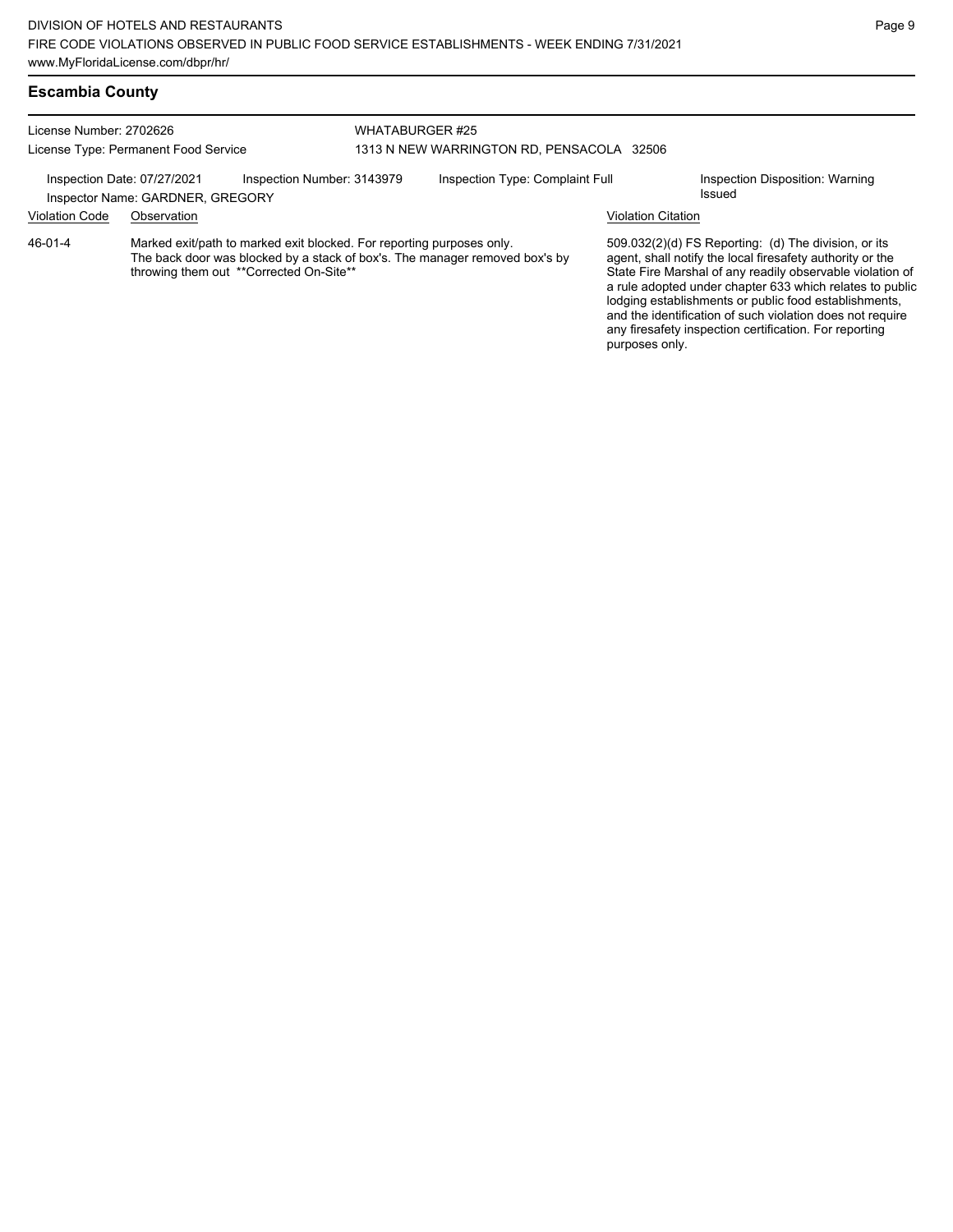# **Flagler County**

| License Number: 2800748<br>License Type: Permanent Food Service |                                                                                                                                  | <b>FANCY SUSHI &amp; GRILL</b><br>5290 E STATE HWY 100 105, PALM COAST 32164 |  |                                 |                           |                                                                                                                                                                                                                                                                                                                                                                                                                            |
|-----------------------------------------------------------------|----------------------------------------------------------------------------------------------------------------------------------|------------------------------------------------------------------------------|--|---------------------------------|---------------------------|----------------------------------------------------------------------------------------------------------------------------------------------------------------------------------------------------------------------------------------------------------------------------------------------------------------------------------------------------------------------------------------------------------------------------|
|                                                                 | Inspection Date: 07/26/2021<br>Inspector Name: BADDING, MELANIE                                                                  | Inspection Number: 3124426                                                   |  | Inspection Type: Routine - Food |                           | Inspection Disposition: Administrative<br>complaint recommended                                                                                                                                                                                                                                                                                                                                                            |
| <b>Violation Code</b>                                           | Observation                                                                                                                      |                                                                              |  |                                 | <b>Violation Citation</b> |                                                                                                                                                                                                                                                                                                                                                                                                                            |
| $45-02-4$                                                       | Portable fire extinguisher gauge in red zone. For reporting purposes only.<br>By mop sink by the back door, extinguisher in red. |                                                                              |  |                                 | purposes only.            | 509.032(2)(d) FS Reporting: (d) The division, or its<br>agent, shall notify the local firesafety authority or the<br>State Fire Marshal of any readily observable violation of<br>a rule adopted under chapter 633 which relates to public<br>lodging establishments or public food establishments,<br>and the identification of such violation does not require<br>any firesafety inspection certification. For reporting |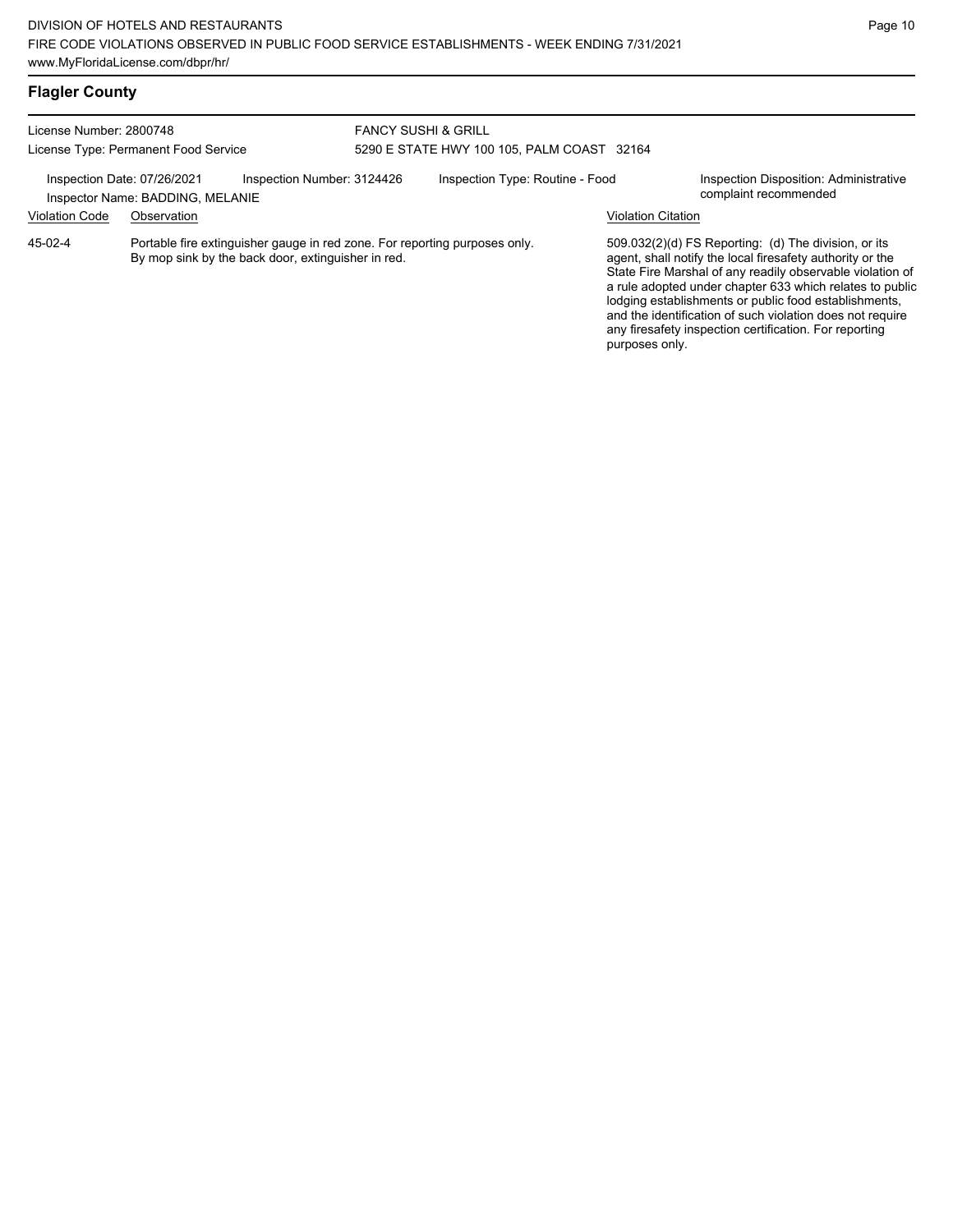# **Hernando County**

| License Number: 3701226<br>License Type: Permanent Food Service |                                                                                                         | <b>TIJUANA FLATS</b><br>12320 CORTEZ BLVD, BROOKSVILLE 34613 |                           |                                                                                                                                                                                                                                                                                                                                                                                                                            |
|-----------------------------------------------------------------|---------------------------------------------------------------------------------------------------------|--------------------------------------------------------------|---------------------------|----------------------------------------------------------------------------------------------------------------------------------------------------------------------------------------------------------------------------------------------------------------------------------------------------------------------------------------------------------------------------------------------------------------------------|
| Inspection Date: 07/27/2021<br><b>Violation Code</b>            | Inspection Number: 3144008<br>Inspector Name: DAHL, MICHELE<br>Observation                              | Inspection Type: Complaint Full                              | <b>Violation Citation</b> | Inspection Disposition: Inspection<br>Completed - No Further Action                                                                                                                                                                                                                                                                                                                                                        |
| $45-02-4$                                                       | Portable fire extinguisher gauge in red zone. For reporting purposes only.<br>By back door, undercharge |                                                              | purposes only.            | 509.032(2)(d) FS Reporting: (d) The division, or its<br>agent, shall notify the local firesafety authority or the<br>State Fire Marshal of any readily observable violation of<br>a rule adopted under chapter 633 which relates to public<br>lodging establishments or public food establishments,<br>and the identification of such violation does not require<br>any firesafety inspection certification. For reporting |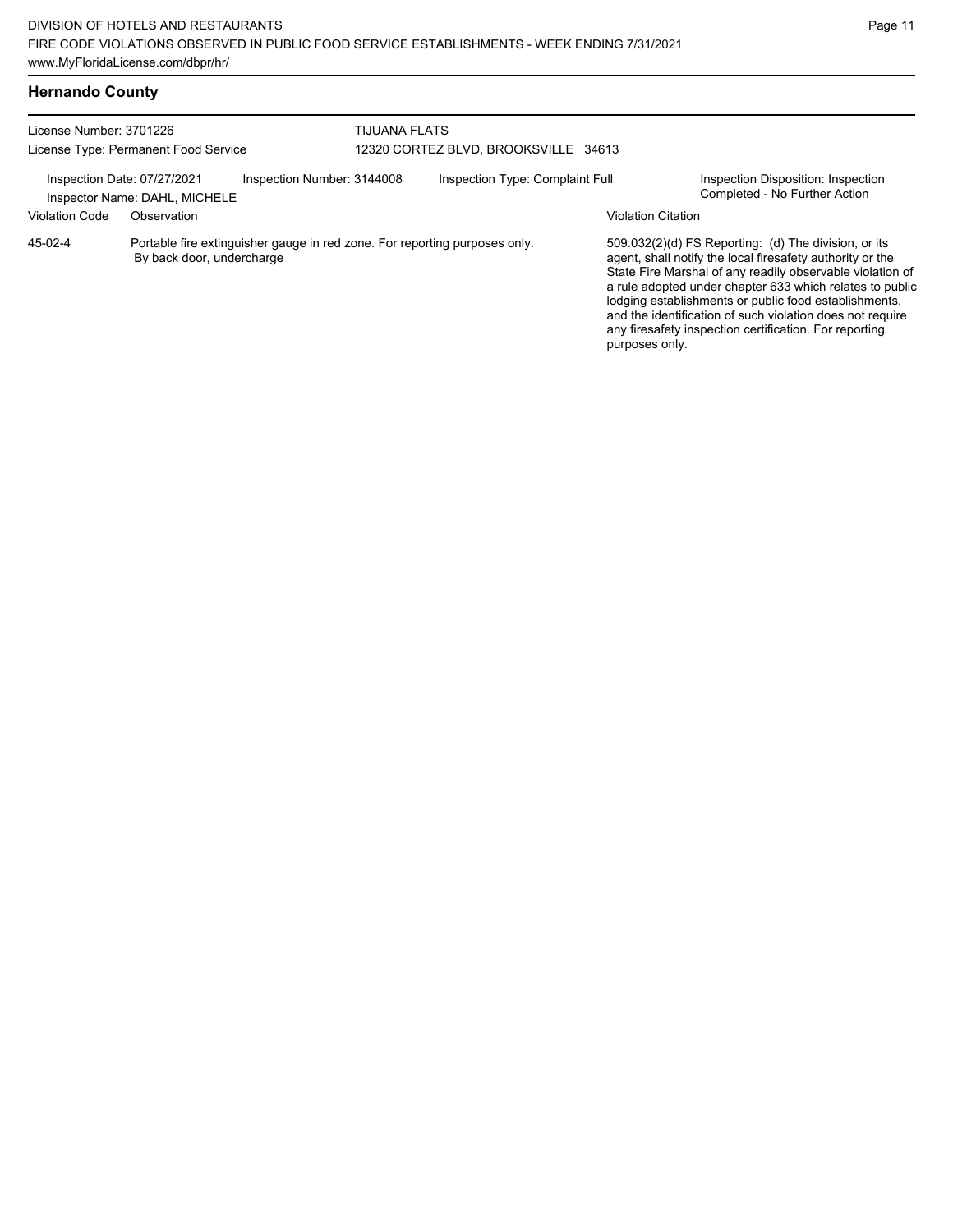| <b>Hillsborough County</b>                                                                      |                                                                                                                                                                                                                                                                                 |                            |                                    |                           |                                                                                                                                                                                                                                                                                                                                                                                                                            |
|-------------------------------------------------------------------------------------------------|---------------------------------------------------------------------------------------------------------------------------------------------------------------------------------------------------------------------------------------------------------------------------------|----------------------------|------------------------------------|---------------------------|----------------------------------------------------------------------------------------------------------------------------------------------------------------------------------------------------------------------------------------------------------------------------------------------------------------------------------------------------------------------------------------------------------------------------|
| License Number: 3910272                                                                         |                                                                                                                                                                                                                                                                                 |                            | <b>BARBARA'S FAMILY RESTAURANT</b> |                           |                                                                                                                                                                                                                                                                                                                                                                                                                            |
|                                                                                                 | License Type: Permanent Food Service                                                                                                                                                                                                                                            |                            | 514 S HWY 41, RUSKIN 33570         |                           |                                                                                                                                                                                                                                                                                                                                                                                                                            |
| Inspection Date: 07/27/2021<br>Inspection Number: 3144017<br>Inspector Name: SANDERS, CLEVELAND |                                                                                                                                                                                                                                                                                 |                            | Inspection Type: Complaint Full    |                           | Inspection Disposition: Inspection<br>Completed - No Further Action                                                                                                                                                                                                                                                                                                                                                        |
| <b>Violation Code</b>                                                                           | Observation                                                                                                                                                                                                                                                                     |                            |                                    | <b>Violation Citation</b> |                                                                                                                                                                                                                                                                                                                                                                                                                            |
| 45-02-4                                                                                         | Portable fire extinguisher gauge in red zone. For reporting purposes only.<br>Observed fire extinguisher stored on floor in dry storage area with gauge in the<br>red.                                                                                                          |                            |                                    | purposes only.            | 509.032(2)(d) FS Reporting: (d) The division, or its<br>agent, shall notify the local firesafety authority or the<br>State Fire Marshal of any readily observable violation of<br>a rule adopted under chapter 633 which relates to public<br>lodging establishments or public food establishments,<br>and the identification of such violation does not require<br>any firesafety inspection certification. For reporting |
| 45-05-4                                                                                         | Portable fire extinguisher missing from its designated location. For reporting<br>purposes only. Observed fire extinguisher stored on the floor next to reach in<br>freezer away from its designated area. ** Repeat Violation**                                                |                            |                                    | purposes only.            | 509.032(2)(d) FS Reporting: (d) The division, or its<br>agent, shall notify the local firesafety authority or the<br>State Fire Marshal of any readily observable violation of<br>a rule adopted under chapter 633 which relates to public<br>lodging establishments or public food establishments,<br>and the identification of such violation does not require<br>any firesafety inspection certification. For reporting |
| License Number: 3912992                                                                         |                                                                                                                                                                                                                                                                                 | <b>JIMMY'S TACOS</b>       |                                    |                           |                                                                                                                                                                                                                                                                                                                                                                                                                            |
|                                                                                                 | License Type: Permanent Food Service                                                                                                                                                                                                                                            |                            | 1604 N 17 ST, TAMPA 33605          |                           |                                                                                                                                                                                                                                                                                                                                                                                                                            |
|                                                                                                 | Inspection Date: 07/28/2021<br>Inspector Name: HALILOVIC, ALEKSANDAR                                                                                                                                                                                                            | Inspection Number: 3071508 | Inspection Type: Routine - Food    |                           | Inspection Disposition: Call Back -<br>Complied                                                                                                                                                                                                                                                                                                                                                                            |
| <b>Violation Code</b>                                                                           | Observation                                                                                                                                                                                                                                                                     |                            |                                    | <b>Violation Citation</b> |                                                                                                                                                                                                                                                                                                                                                                                                                            |
| 45-05-4                                                                                         | - From initial inspection : Portable fire extinguisher missing from its designated<br>location. For reporting purposes only. K class fire extinguisher used door stop.<br>From follow-up inspection 2021-07-28: Fire extinguisher still improperly stored.<br>**Time Extended** |                            | $\overline{\phantom{a}}$           |                           | 509.032(2)(d) FS Reporting: (d) The division, or its<br>agent, shall notify the local firesafety authority or the<br>State Fire Marshal of any readily observable violation of<br>a rule adopted under chapter 633 which relates to public<br>lodging establishments or public food establishments,<br>and the identification of such violation does not require<br>any firesafety inspection certification. For reporting |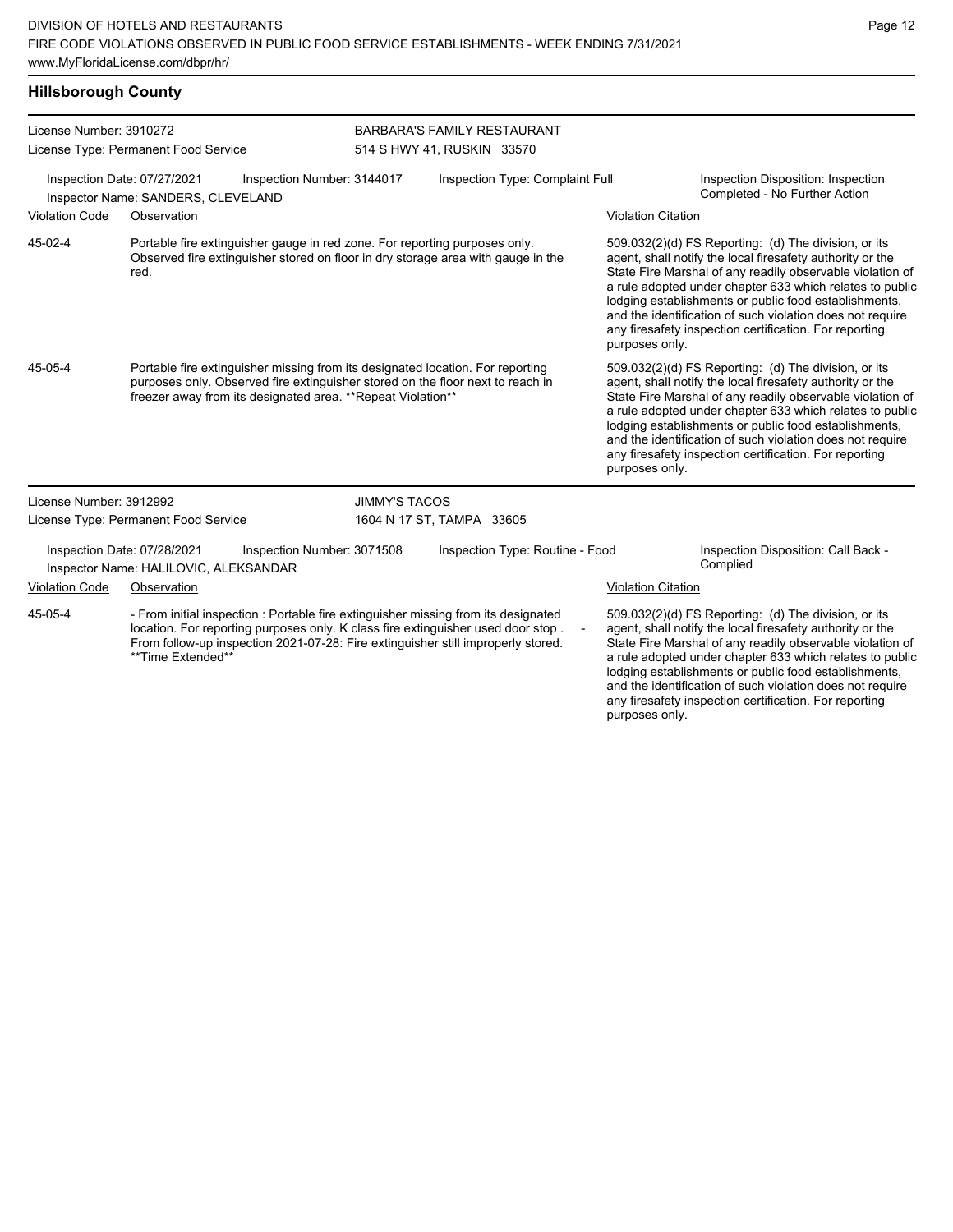| License Number: 4606109<br>License Type: Permanent Food Service |                                                                                                              | FIVE GUYS (CORAL WALK)<br>1860 NE PINE ISLAND RD STE 210, CAPE CORAL 33909 |  |                                 |                           |                                                                                                                                                                                                                                                                                                                                                                                                                            |
|-----------------------------------------------------------------|--------------------------------------------------------------------------------------------------------------|----------------------------------------------------------------------------|--|---------------------------------|---------------------------|----------------------------------------------------------------------------------------------------------------------------------------------------------------------------------------------------------------------------------------------------------------------------------------------------------------------------------------------------------------------------------------------------------------------------|
| Inspection Date: 07/28/2021                                     | Inspector Name: MOREHEAD, PHILIP                                                                             | Inspection Number: 3090963                                                 |  | Inspection Type: Routine - Food |                           | Inspection Disposition: Inspection<br>Completed - No Further Action                                                                                                                                                                                                                                                                                                                                                        |
| <b>Violation Code</b>                                           | Observation                                                                                                  |                                                                            |  |                                 | <b>Violation Citation</b> |                                                                                                                                                                                                                                                                                                                                                                                                                            |
| $46 - 01 - 4$                                                   | Marked exit/path to marked exit blocked. For reporting purposes only by trash<br>cans. **Corrected On-Site** |                                                                            |  |                                 | purposes only.            | 509.032(2)(d) FS Reporting: (d) The division, or its<br>agent, shall notify the local firesafety authority or the<br>State Fire Marshal of any readily observable violation of<br>a rule adopted under chapter 633 which relates to public<br>lodging establishments or public food establishments,<br>and the identification of such violation does not require<br>any firesafety inspection certification. For reporting |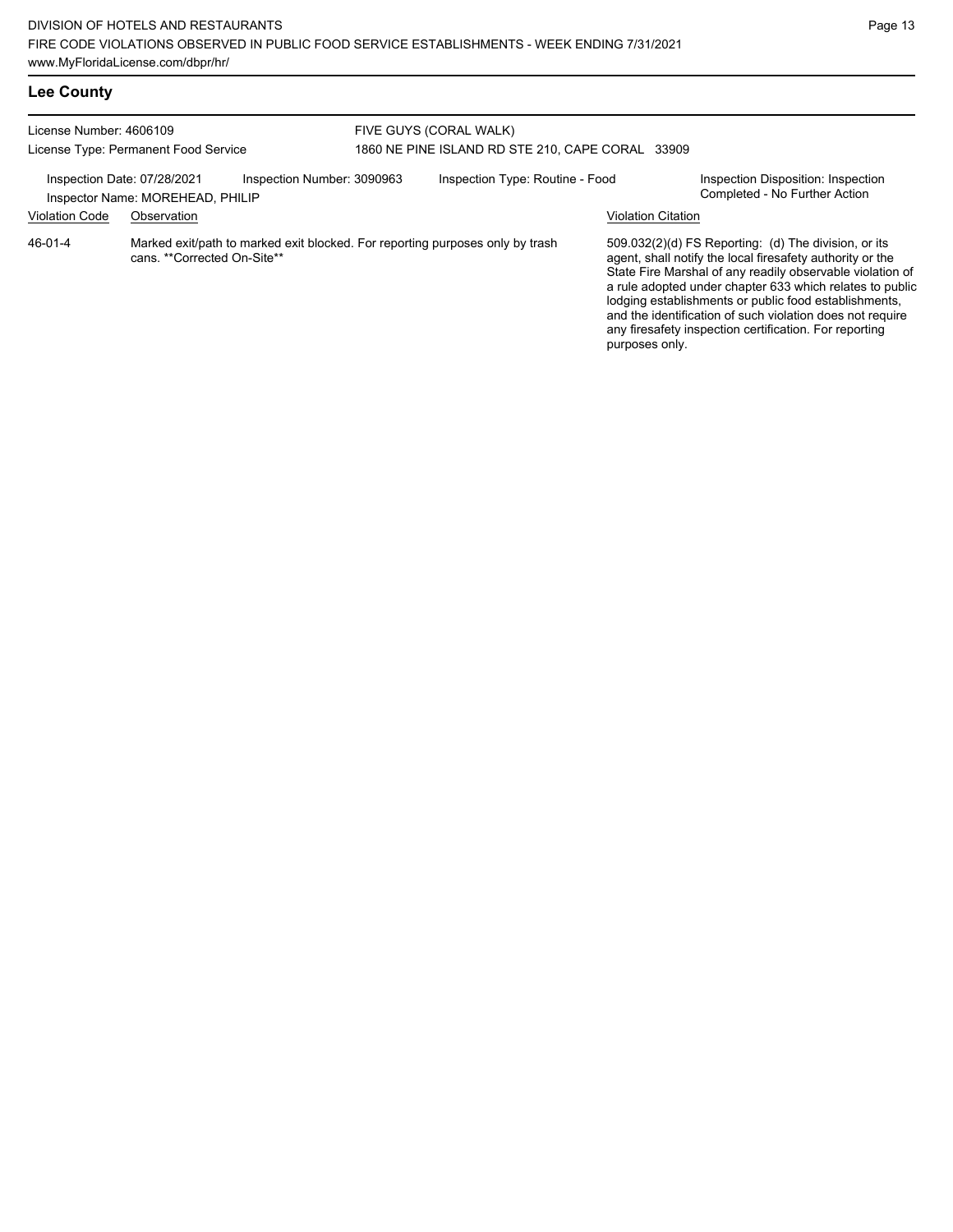#### **Manatee County**

45-04-4

License Number: 5150455 License Type: Mobile Food Dispensing Vehicle TAQUERIA MI REINA 1880 63RD AVE E, BRADENTON 34203

Inspection Date: 07/26/2021 Inspection Number: 1233766 Inspection Type: Routine - Food Inspection Disposition: Call Back -

Inspector Name: CATTLEY, RAYMOND

### Violation Code Observation Violation Citation

- From initial inspection : Use of cooking equipment producing grease laden vapors/smoke with no hood suppression system installed. Notified Fire AHJ. For reporting purposes only. \*\*Repeat Violation\*\* - From follow-up inspection reporting purposes only. \*\*Repeat Violation\*\* 2021-07-26: \*\*Time Extended\*\*

509.032(2)(d) FS Reporting: (d) The division, or its agent, shall notify the local firesafety authority or the State Fire Marshal of any readily observable violation of a rule adopted under chapter 633 which relates to public lodging establishments or public food establishments, and the identification of such violation does not require any firesafety inspection certification. For reporting purposes only.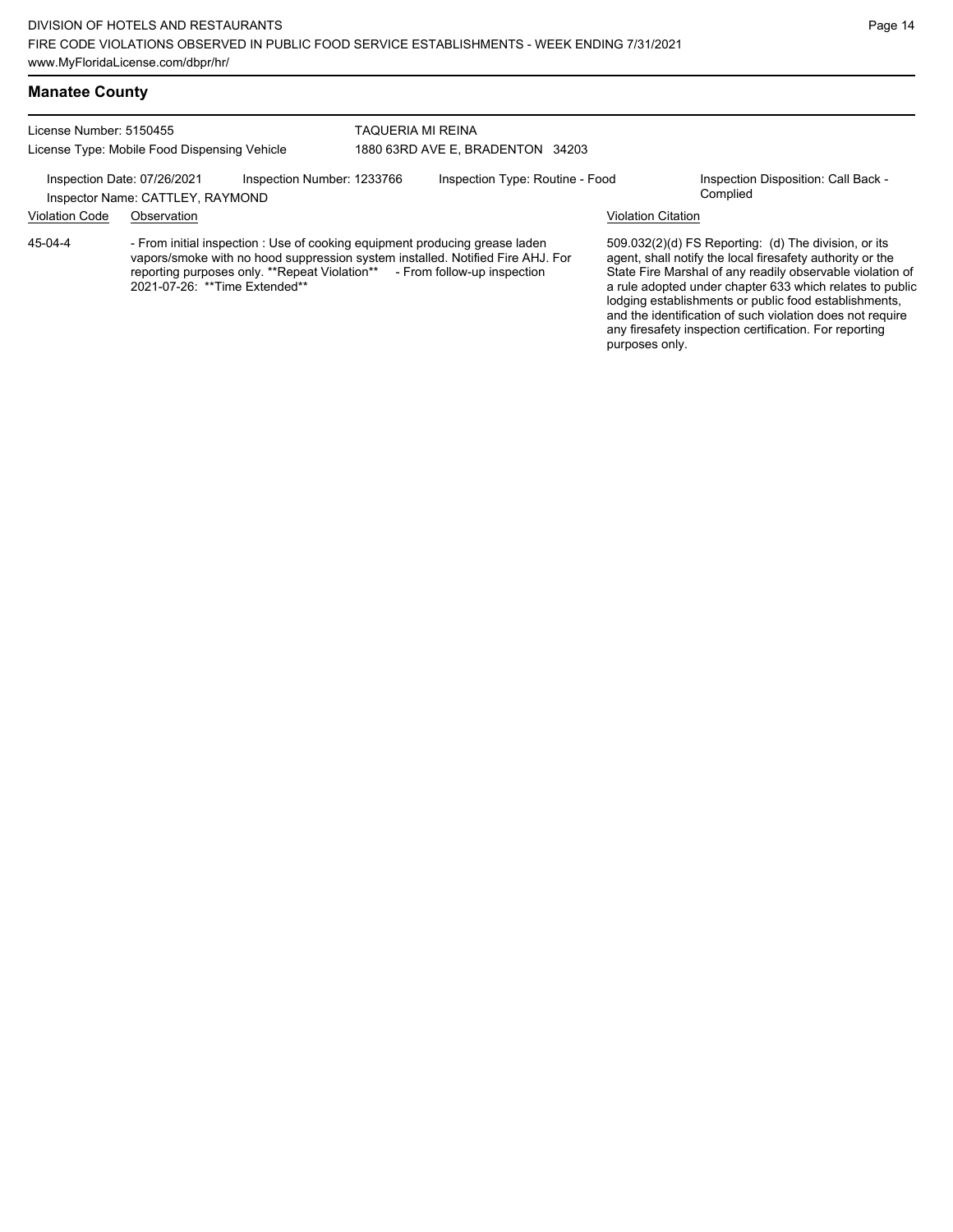#### **Orange County** License Number: 5814684 License Type: Permanent Food Service WINGSTOP 1507 7628 UNIVERSITY BLVD, WINTER PARK 32792 Inspection Date: 07/27/2021 Inspection Number: 3128627 Inspection Type: Routine - Food Inspection Disposition: Warning Issued Inspector Name: MONTGOMERY, DOREEN Violation Code Observation Violation Citation Propane tank (larger than 2.7 lb. water capacity/1 lb. gas capacity) located inside of the building. For reporting purposes only, 48-04-4

Large propane tank by desk in kitchen

2 large propane tanks in hallway

Operator moved 3 tanks to outside \*\*Corrected On-Site\*\*

purposes only. License Number: 5811332 License Type: Permanent Food Service CHIPOTLE MEXICAN GRILL #675 1700 W SANDLAKE RD, BELLE ISLE 32809 Inspection Date: 07/29/2021 Inspection Number: 3106532 Inspection Type: Routine - Food Inspection Disposition: Inspection Inspector Name: PASIECKI, VICTORIA Violation Code Observation **Violation Citation** Violation Citation Citation Marked exit/path to marked exit blocked. For reporting purposes only. Trash can and boxes blocking back exit. Operator moved \*\*Corrected On-Site\*\* 509.032(2)(d) FS Reporting: (d) The division, or its agent, shall notify the local firesafety authority or the State Fire Marshal of any readily observable violation of a rule adopted under chapter 633 which relates to public lodging establishments or public food establishments, and the identification of such violation does not require any firesafety inspection certification. For reporting purposes only. 46-01-4 License Number: 5807506 License Type: Permanent Food Service CAFE TU TU TANGO 8625 S INTERNATIONAL DR, ORLANDO 32819 Inspection Date: 07/29/2021 Inspection Number: 3144437 Inspection Type: Complaint Full Inspection Disposition: Call Back -<br>Inspector Name: BACHOO SAVITRI Inspector Name: BACHOO, SAVITRI Violation Code Observation Violation Citation - From initial inspection : Use of cooking equipment producing grease laden vapors/smoke with no hood suppression system installed. Notified Fire AHJ. For reporting purposes only. Table top fryer at the pizza station. - From follow-up inspection 2021-07-29: \*\*Time Extended\*\* 509.032(2)(d) FS Reporting: (d) The division, or its agent, shall notify the local firesafety authority or the State Fire Marshal of any readily observable violation of a rule adopted under chapter 633 which relates to public lodging establishments or public food establishments, and the identification of such violation does not require any firesafety inspection certification. For reporting purposes only. 45-04-4 Use of cooking equipment producing grease laden vapors/smoke with no hood suppression system installed. Notified Fire AHJ. For reporting purposes only.Table top fryer at the pizza station. 509.032(2)(d) FS Reporting: (d) The division, or its agent, shall notify the local firesafety authority or the State Fire Marshal of any readily observable violation of a rule adopted under chapter 633 which relates to public lodging establishments or public food establishments, and the identification of such violation does not require 45-04-4

509.032(2)(d) FS Reporting: (d) The division, or its agent, shall notify the local firesafety authority or the State Fire Marshal of any readily observable violation of a rule adopted under chapter 633 which relates to public lodging establishments or public food establishments, and the identification of such violation does not require any firesafety inspection certification. For reporting

any firesafety inspection certification. For reporting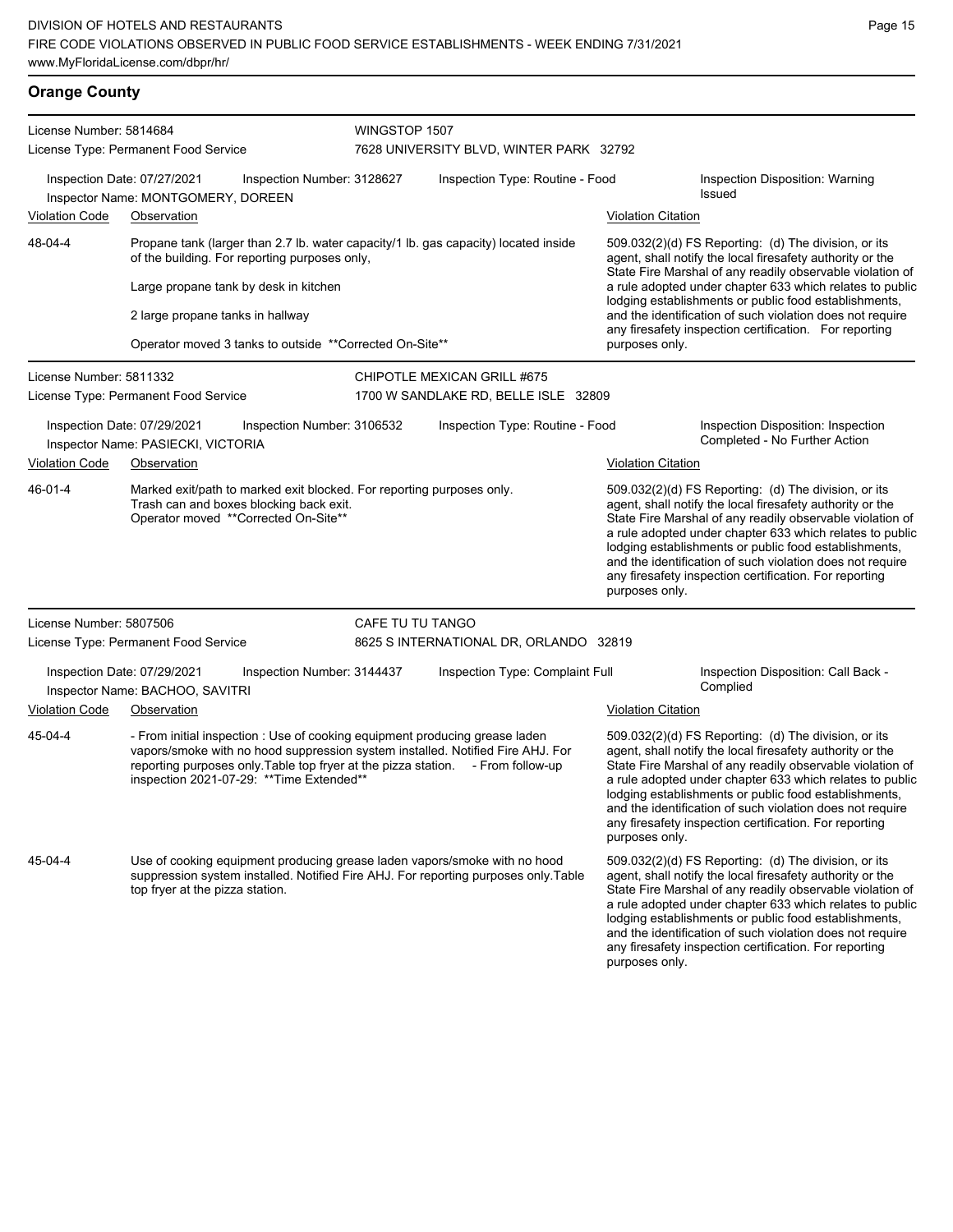**Orange County**

| License Number: 5812406                           |                                                                            |                                                                                                                                                                                                      | <b>MAMA ROMANO'S</b>                                                                                                                                                                                                                                                  |                           |                                                                                                                                                                                                                                                                                                                                                                                                                                                                                                          |  |  |
|---------------------------------------------------|----------------------------------------------------------------------------|------------------------------------------------------------------------------------------------------------------------------------------------------------------------------------------------------|-----------------------------------------------------------------------------------------------------------------------------------------------------------------------------------------------------------------------------------------------------------------------|---------------------------|----------------------------------------------------------------------------------------------------------------------------------------------------------------------------------------------------------------------------------------------------------------------------------------------------------------------------------------------------------------------------------------------------------------------------------------------------------------------------------------------------------|--|--|
|                                                   | License Type: Permanent Food Service                                       |                                                                                                                                                                                                      | 13802 LANDSTAR BLVD #101, ORLANDO 32824                                                                                                                                                                                                                               |                           |                                                                                                                                                                                                                                                                                                                                                                                                                                                                                                          |  |  |
|                                                   | Inspection Date: 07/26/2021<br>Inspector Name: ALVIS, DAVID                | Inspection Number: 3119706                                                                                                                                                                           | Inspection Type: Routine - Food                                                                                                                                                                                                                                       |                           | Inspection Disposition: Inspection<br>Completed - No Further Action                                                                                                                                                                                                                                                                                                                                                                                                                                      |  |  |
| <b>Violation Code</b>                             | Observation                                                                |                                                                                                                                                                                                      |                                                                                                                                                                                                                                                                       | <b>Violation Citation</b> |                                                                                                                                                                                                                                                                                                                                                                                                                                                                                                          |  |  |
| 46-01-4                                           | On-Site**                                                                  |                                                                                                                                                                                                      | Marked exit/path to marked exit blocked. For reporting purposes only. ** Corrected                                                                                                                                                                                    | purposes only.            | 509.032(2)(d) FS Reporting: (d) The division, or its<br>agent, shall notify the local firesafety authority or the<br>State Fire Marshal of any readily observable violation of<br>a rule adopted under chapter 633 which relates to public<br>lodging establishments or public food establishments,<br>and the identification of such violation does not require<br>any firesafety inspection certification. For reporting                                                                               |  |  |
| License Number: 5800816                           |                                                                            |                                                                                                                                                                                                      | AMERICAN KITCHEN                                                                                                                                                                                                                                                      |                           |                                                                                                                                                                                                                                                                                                                                                                                                                                                                                                          |  |  |
|                                                   | License Type: Permanent Food Service                                       |                                                                                                                                                                                                      | 1905 HOTEL PLAZA BLVD, LAKE BUENA VISTA 32830                                                                                                                                                                                                                         |                           |                                                                                                                                                                                                                                                                                                                                                                                                                                                                                                          |  |  |
|                                                   | Inspection Date: 07/30/2021<br>Inspector Name: SPEIGHTS, BLANCHIE MACHELLE | Inspection Number: 3114034                                                                                                                                                                           | Inspection Type: Routine - Food                                                                                                                                                                                                                                       |                           | Inspection Disposition: Warning<br>Issued                                                                                                                                                                                                                                                                                                                                                                                                                                                                |  |  |
| <b>Violation Code</b>                             | Observation                                                                |                                                                                                                                                                                                      |                                                                                                                                                                                                                                                                       | <b>Violation Citation</b> |                                                                                                                                                                                                                                                                                                                                                                                                                                                                                                          |  |  |
| 47-03-4                                           |                                                                            | Observed electrical wiring in disrepair. For reporting purposes only.<br>Observed electrical wires exposed on the wall face plate cover<br>missing, engineering notify. ** Corrective Action Taken** |                                                                                                                                                                                                                                                                       | purposes only.            | 509.032(2)(d) FS Reporting: (d) The division, or its<br>agent, shall notify the local firesafety authority or the<br>State Fire Marshal of any readily observable violation of<br>a rule adopted under chapter 633 which relates to public<br>lodging establishments or public food establishments,<br>and the identification of such violation does not require<br>any firesafety inspection certification. For reporting                                                                               |  |  |
| License Number: 5808495                           |                                                                            |                                                                                                                                                                                                      | CORONADO SPGS CONVENTION CENTER                                                                                                                                                                                                                                       |                           |                                                                                                                                                                                                                                                                                                                                                                                                                                                                                                          |  |  |
|                                                   | License Type: Permanent Food Service                                       |                                                                                                                                                                                                      | 1001 W BUENA VISTA DR, LAKE BUENA VISTA 32830                                                                                                                                                                                                                         |                           |                                                                                                                                                                                                                                                                                                                                                                                                                                                                                                          |  |  |
|                                                   | Inspection Date: 07/28/2021<br>Inspector Name: SPEIGHTS, BLANCHIE MACHELLE | Inspection Number: 3092954                                                                                                                                                                           | Inspection Type: Routine - Food                                                                                                                                                                                                                                       |                           | Inspection Disposition: Inspection<br>Completed - No Further Action                                                                                                                                                                                                                                                                                                                                                                                                                                      |  |  |
| <b>Violation Code</b>                             | Observation                                                                |                                                                                                                                                                                                      |                                                                                                                                                                                                                                                                       | <b>Violation Citation</b> |                                                                                                                                                                                                                                                                                                                                                                                                                                                                                                          |  |  |
| 48-01-5                                           | For reporting purposes only.                                               | notify Reddy Creek on the status. ** Corrective Action Taken**                                                                                                                                       | No current insurance inspector boiler report or boiler certificate available for boiler.<br>Observed boiler certifications expired 7/18/2021 spoke to engineering Manager will                                                                                        |                           | 61C-1.004(10) FAC Reporting: (10) Heating and<br>ventilation - The heating and ventilation system shall be<br>kept in good repair or be installed to maintain a<br>minimum of 68 degrees Fahrenheit throughout the<br>building. The insurance inspectors boiler report is<br>required annually for power boilers and high<br>pressure/high temperature boilers and biannually for low<br>pressure steam or vapor heating boilers and shall be<br>posted in the boiler room. For reporting purposes only. |  |  |
| License Number: 5808498<br>License Type: Catering |                                                                            |                                                                                                                                                                                                      | <b>COMMISSARY KITCHEN CORONADO</b><br>1000 W BUENA VISTA DR, LAKE BUENA VISTA 32830                                                                                                                                                                                   |                           |                                                                                                                                                                                                                                                                                                                                                                                                                                                                                                          |  |  |
|                                                   | Inspection Date: 07/28/2021<br>Inspector Name: SPEIGHTS, BLANCHIE MACHELLE | Inspection Number: 1118761                                                                                                                                                                           | Inspection Type: Routine - Food                                                                                                                                                                                                                                       |                           | Inspection Disposition: Inspection<br>Completed - No Further Action                                                                                                                                                                                                                                                                                                                                                                                                                                      |  |  |
| <b>Violation Code</b>                             | Observation                                                                |                                                                                                                                                                                                      |                                                                                                                                                                                                                                                                       | <b>Violation Citation</b> |                                                                                                                                                                                                                                                                                                                                                                                                                                                                                                          |  |  |
| 48-01-5                                           | Taken**                                                                    |                                                                                                                                                                                                      | No current insurance inspector boiler report or boiler certificate available for boiler.<br>For reporting purposes only. Observed boiler certifications expired 7/18/2021 spoke<br>to engineering Manager will notify Reddy Creek on the status. ** Corrective Action |                           | 61C-1.004(10) FAC Reporting: (10) Heating and<br>ventilation - The heating and ventilation system shall be<br>kept in good repair or be installed to maintain a<br>minimum of 68 degrees Fahrenheit throughout the<br>building. The insurance inspectors boiler report is<br>required annually for power boilers and high<br>pressure/high temperature boilers and biannually for low<br>pressure steam or vapor heating boilers and shall be<br>posted in the boiler room. For reporting purposes only. |  |  |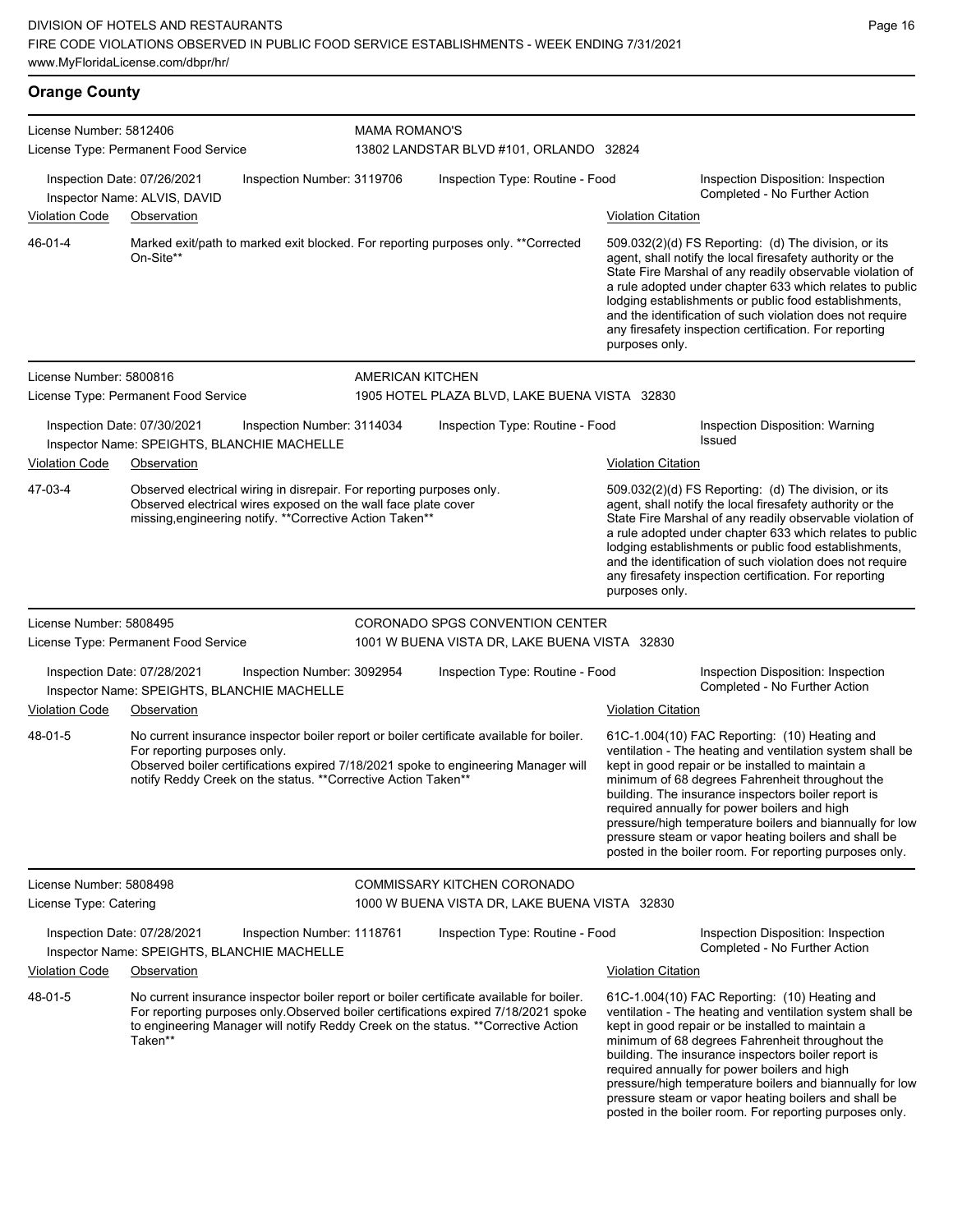#### **Orange County** License Number: 5808499 License Type: Permanent Food Service MAYA GRILL CORONADO SPRINGS 1000 W BUENA VISTA DR, LAKE BUENA VISTA 328301000 Inspection Date: 07/28/2021 Inspection Number: 3089391 Inspection Type: Routine - Food Inspection Disposition: Inspection Inspector Name: SPEIGHTS, BLANCHIE MACHELLE **Action** Inspector Name: SPEIGHTS, BLANCHIELLE Violation Code Observation Violation Citation No current insurance inspector boiler report or boiler certificate available for boiler. For reporting purposes only. Observed boiler certifications expired 7/18/2021 spoke to engineering Manager will notify Reddy Creek on the status \*\*Corrective Action Taken\*\* 61C-1.004(10) FAC Reporting: (10) Heating and ventilation - The heating and ventilation system shall be kept in good repair or be installed to maintain a minimum of 68 degrees Fahrenheit throughout the building. The insurance inspectors boiler report is required annually for power boilers and high pressure/high temperature boilers and biannually for low pressure steam or vapor heating boilers and shall be posted in the boiler room. For reporting purposes only. 48-01-5 License Number: 5808513 License Type: Permanent Food Service SIESTA'S POOL BAR 1000 W BUENA VISTA DR, LAKE BUENA VISTA 328301000 Inspection Date: 07/28/2021 Inspection Number: 3089376 Inspection Type: Routine - Food Inspection Disposition: Inspection Inspector Name: SPEIGHTS, BLANCHIE MACHELLE Violation Code Observation Violation Citation No current insurance inspector boiler report or boiler certificate available for boiler. For reporting purposes only. Observed boiler certifications expired 7/18/2021 spoke to engineering Manager will notify Reddy Creek on the status. 61C-1.004(10) FAC Reporting: (10) Heating and ventilation - The heating and ventilation system shall be kept in good repair or be installed to maintain a minimum of 68 degrees Fahrenheit throughout the building. The insurance inspectors boiler report is required annually for power boilers and high 48-01-5

pressure/high temperature boilers and biannually for low pressure steam or vapor heating boilers and shall be posted in the boiler room. For reporting purposes only.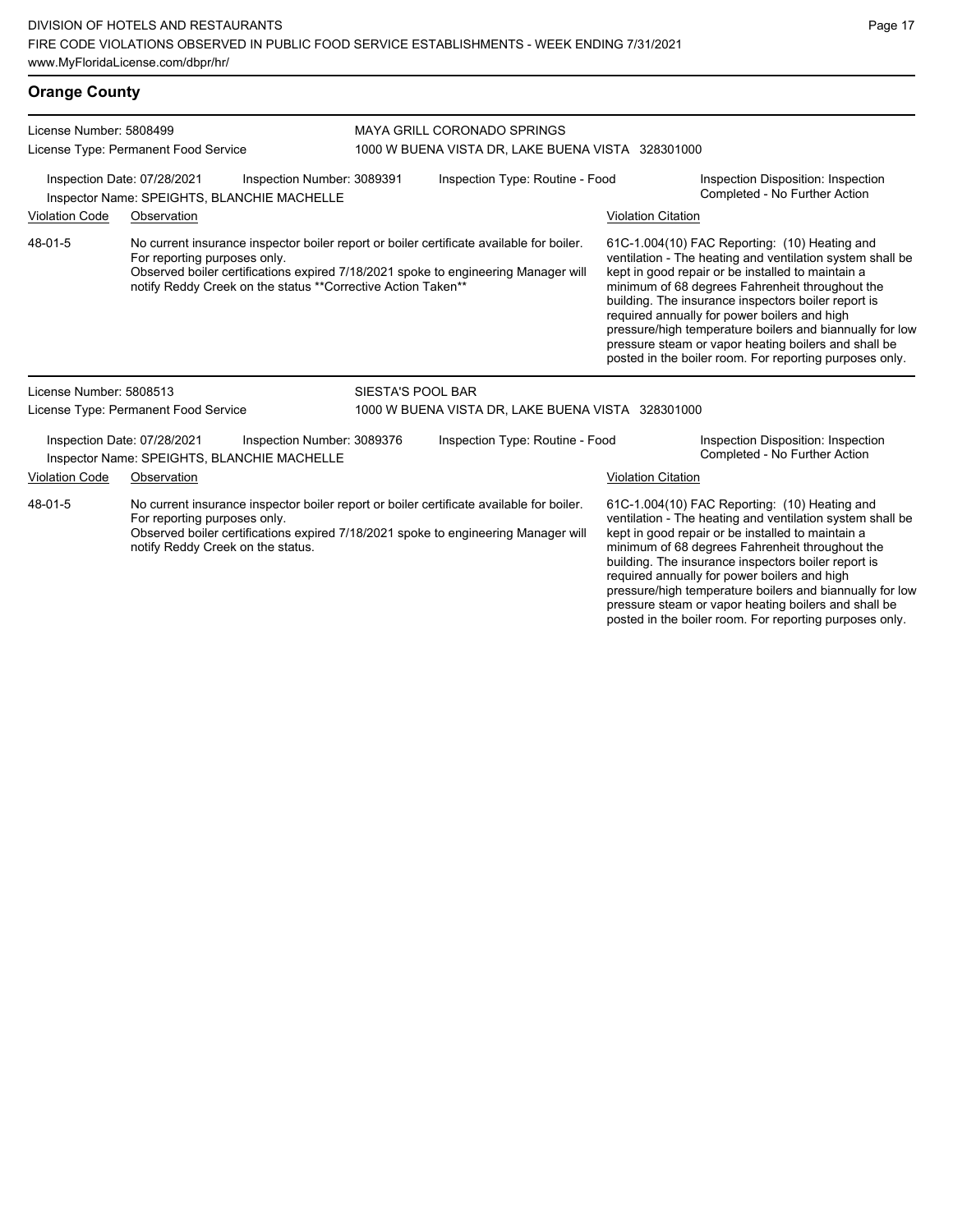| <b>Palm Beach County</b>                                                                                              |                                                                                 |                            |                     |                                                                                          |                           |                                                                                                                                                                                                                                                                                                                                                                                                                                                                                                          |
|-----------------------------------------------------------------------------------------------------------------------|---------------------------------------------------------------------------------|----------------------------|---------------------|------------------------------------------------------------------------------------------|---------------------------|----------------------------------------------------------------------------------------------------------------------------------------------------------------------------------------------------------------------------------------------------------------------------------------------------------------------------------------------------------------------------------------------------------------------------------------------------------------------------------------------------------|
| License Number: 6004547<br>License Type: Permanent Food Service                                                       |                                                                                 |                            |                     | PICANHA BRAZIL STEAKHOUSE<br>22797 SR 7, BOCA RATON 33428                                |                           |                                                                                                                                                                                                                                                                                                                                                                                                                                                                                                          |
| Violation Code                                                                                                        | Inspection Date: 07/27/2021<br>Inspector Name: LEWIS, LYNDEN<br>Observation     | Inspection Number: 3113030 |                     | Inspection Type: Routine - Food                                                          | <b>Violation Citation</b> | Inspection Disposition: Inspection<br>Completed - No Further Action                                                                                                                                                                                                                                                                                                                                                                                                                                      |
| 45-05-4                                                                                                               | purposes only. Class K on ground under HWS next to rear exit                    |                            |                     | Portable fire extinguisher missing from its designated location. For reporting           | purposes only.            | 509.032(2)(d) FS Reporting: (d) The division, or its<br>agent, shall notify the local firesafety authority or the<br>State Fire Marshal of any readily observable violation of<br>a rule adopted under chapter 633 which relates to public<br>lodging establishments or public food establishments,<br>and the identification of such violation does not require<br>any firesafety inspection certification. For reporting                                                                               |
| License Number: 6020527                                                                                               | License Type: Permanent Food Service                                            |                            |                     | LA PERRADA DEL GORDO BOCA<br>23039 SR 7, BOCA RATON 33428                                |                           |                                                                                                                                                                                                                                                                                                                                                                                                                                                                                                          |
| <b>Violation Code</b>                                                                                                 | Inspection Date: 07/29/2021<br>Inspector Name: LEWIS, LYNDEN<br>Observation     | Inspection Number: 3107490 |                     | Inspection Type: Routine - Food                                                          | <b>Violation Citation</b> | Inspection Disposition: Inspection<br>Completed - No Further Action                                                                                                                                                                                                                                                                                                                                                                                                                                      |
| 45-05-4                                                                                                               | purposes only.                                                                  |                            |                     | Portable fire extinguisher missing from its designated location. For reporting           | purposes only.            | 509.032(2)(d) FS Reporting: (d) The division, or its<br>agent, shall notify the local firesafety authority or the<br>State Fire Marshal of any readily observable violation of<br>a rule adopted under chapter 633 which relates to public<br>lodging establishments or public food establishments,<br>and the identification of such violation does not require<br>any firesafety inspection certification. For reporting                                                                               |
| License Number: 6020095                                                                                               | License Type: Permanent Food Service                                            |                            | <b>LAQUINTA INN</b> | 34 FISHERMANS WHARF, JUPITER 33477                                                       |                           |                                                                                                                                                                                                                                                                                                                                                                                                                                                                                                          |
| Inspection Date: 07/30/2021<br>Inspection Number: 3101214<br>Inspector Name: ROTONDI, VICTOR<br><b>Violation Code</b> |                                                                                 |                            |                     | Inspection Type: Routine - Food                                                          | <b>Violation Citation</b> | Inspection Disposition: Inspection<br>Completed - No Further Action                                                                                                                                                                                                                                                                                                                                                                                                                                      |
| 48-01-5                                                                                                               | Observation<br>For reporting purposes only 086671 exp 4/15/2017                 |                            |                     | No current insurance inspector boiler report or boiler certificate available for boiler. |                           | 61C-1.004(10) FAC Reporting: (10) Heating and<br>ventilation - The heating and ventilation system shall be<br>kept in good repair or be installed to maintain a<br>minimum of 68 degrees Fahrenheit throughout the<br>building. The insurance inspectors boiler report is<br>required annually for power boilers and high<br>pressure/high temperature boilers and biannually for low<br>pressure steam or vapor heating boilers and shall be<br>posted in the boiler room. For reporting purposes only. |
| License Number: 6022414                                                                                               | License Type: Permanent Food Service                                            |                            |                     | DADS FAVORITE BURGERS & PIES<br>33 SE 3 AVENUE #6, DELRAY BEACH 33483                    |                           |                                                                                                                                                                                                                                                                                                                                                                                                                                                                                                          |
| Violation Code                                                                                                        | Inspection Date: 07/26/2021<br>Inspector Name: GOODWIN, NICHOLAS<br>Observation | Inspection Number: 3136678 |                     | Inspection Type: Routine - Food                                                          | <b>Violation Citation</b> | Inspection Disposition: Warning<br><b>Issued</b>                                                                                                                                                                                                                                                                                                                                                                                                                                                         |
| 48-01-5                                                                                                               | For reporting purposes only.                                                    |                            |                     | No current insurance inspector boiler report or boiler certificate available for boiler. |                           | 61C-1.004(10) FAC Reporting: (10) Heating and<br>ventilation - The heating and ventilation system shall be<br>kept in good repair or be installed to maintain a<br>minimum of 68 degrees Fahrenheit throughout the<br>building. The insurance inspectors boiler report is<br>required annually for power boilers and high<br>pressure/high temperature boilers and biannually for low<br>pressure steam or vapor heating boilers and shall be<br>posted in the boiler room. For reporting purposes only. |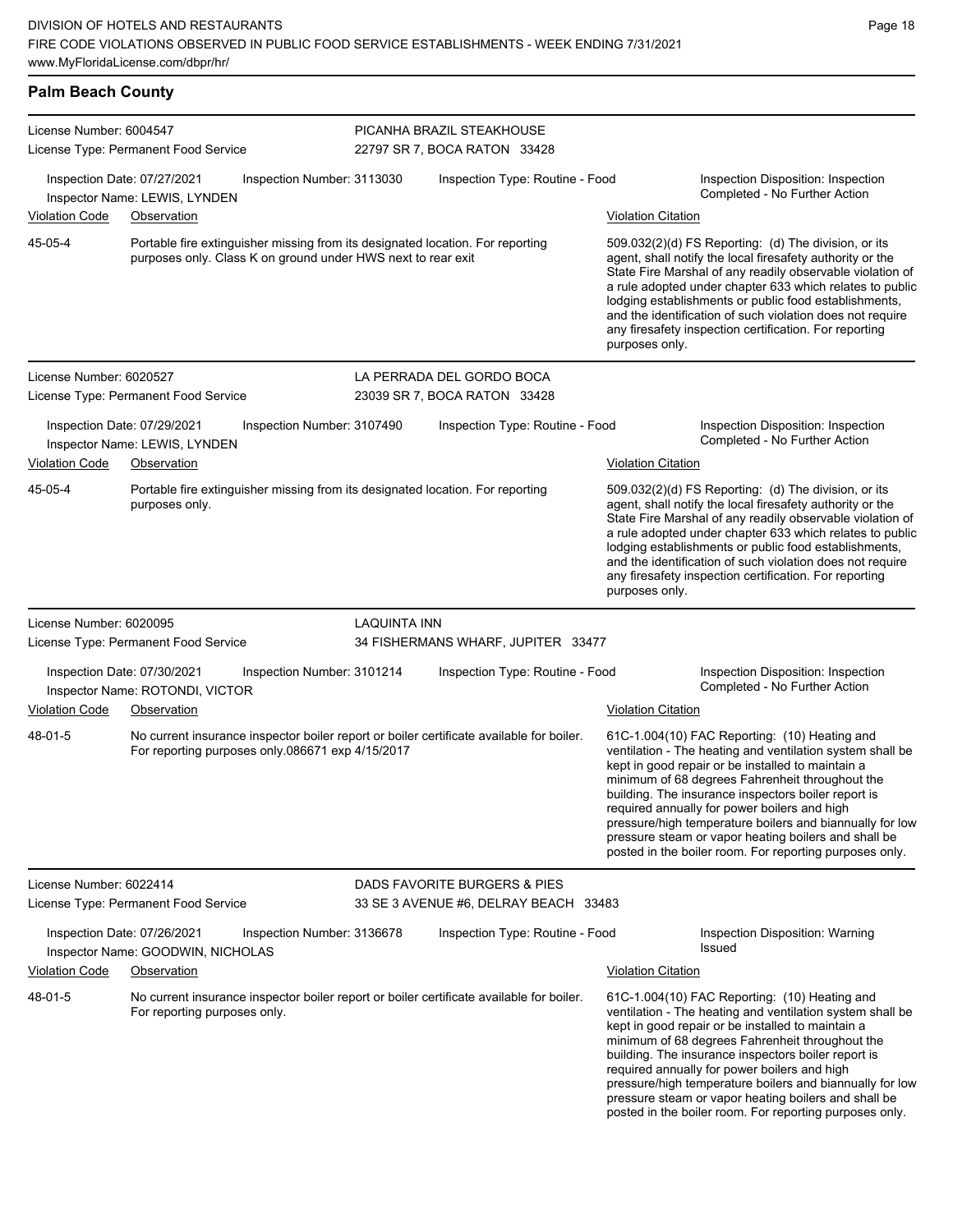## **Palm Beach County**

| License Number: 6022416<br>License Type: Permanent Food Service<br>Inspection Date: 07/27/2021<br>Inspection Number: 3136610<br>Inspector Name: GOODWIN, NICHOLAS |             |  | <b>BONA BONA ICE CREAM</b><br>33 SE 3 AVE #5, DELRAY BEACH 33483 |                                 |                           |                                                                                                                                                                                                                                                                                                                                                                                                                                                                                                          |  |
|-------------------------------------------------------------------------------------------------------------------------------------------------------------------|-------------|--|------------------------------------------------------------------|---------------------------------|---------------------------|----------------------------------------------------------------------------------------------------------------------------------------------------------------------------------------------------------------------------------------------------------------------------------------------------------------------------------------------------------------------------------------------------------------------------------------------------------------------------------------------------------|--|
|                                                                                                                                                                   |             |  |                                                                  | Inspection Type: Routine - Food |                           | Inspection Disposition: Warning<br>Issued                                                                                                                                                                                                                                                                                                                                                                                                                                                                |  |
| <b>Violation Code</b>                                                                                                                                             | Observation |  |                                                                  |                                 | <b>Violation Citation</b> |                                                                                                                                                                                                                                                                                                                                                                                                                                                                                                          |  |
| 48-01-5<br>No current insurance inspector boiler report or boiler certificate available for boiler.<br>For reporting purposes only.                               |             |  |                                                                  |                                 |                           | 61C-1.004(10) FAC Reporting: (10) Heating and<br>ventilation - The heating and ventilation system shall be<br>kept in good repair or be installed to maintain a<br>minimum of 68 degrees Fahrenheit throughout the<br>building. The insurance inspectors boiler report is<br>required annually for power boilers and high<br>pressure/high temperature boilers and biannually for low<br>pressure steam or vapor heating boilers and shall be<br>posted in the boiler room. For reporting purposes only. |  |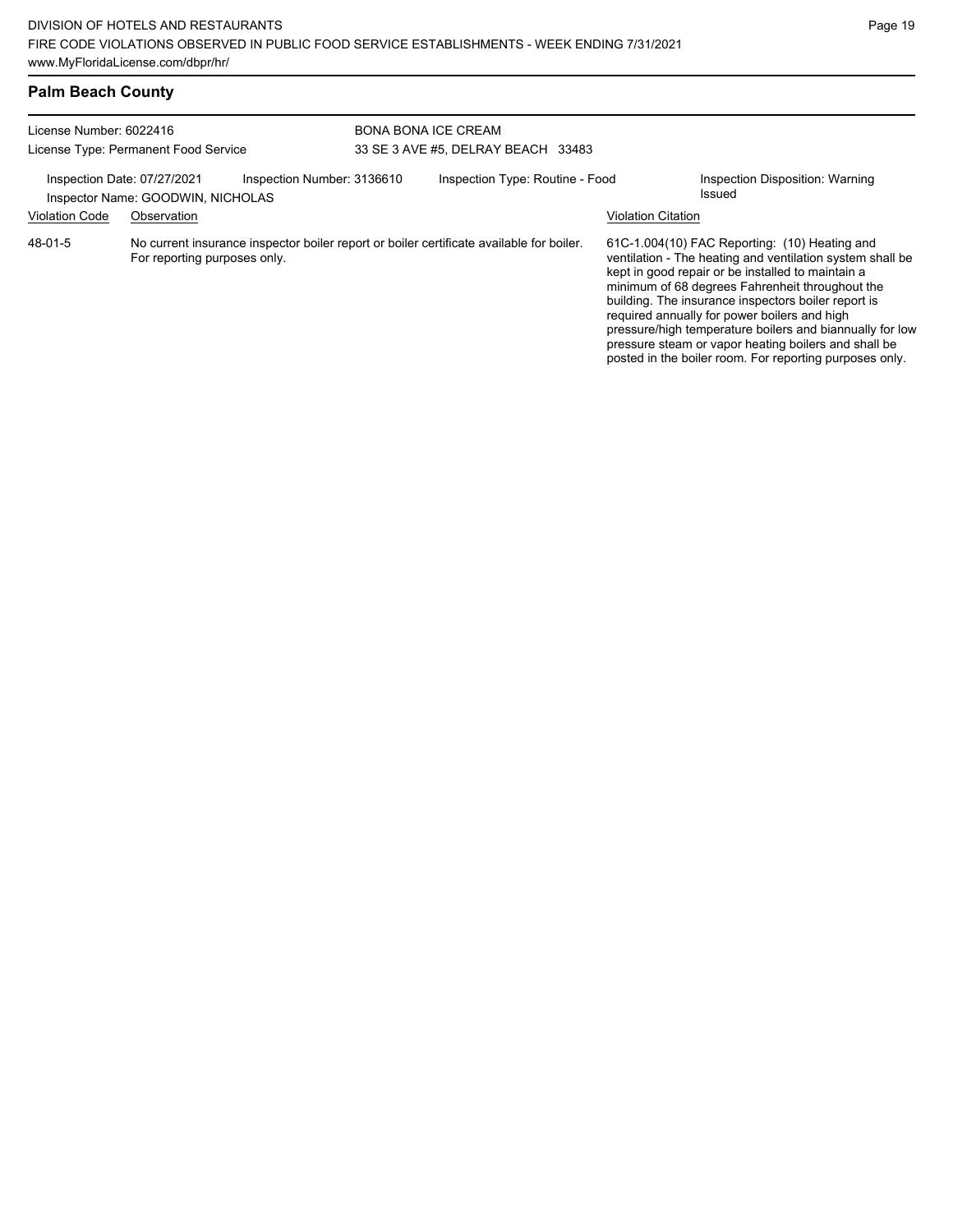| License Number: 6214994 |                                                                                                                                                                                         | <b>EASTERN CHINA PEARL LLC</b><br>3313 CENTRAL AVENUE, ST. PETERSBURG 33713 |                           |                                                                                                                                                                                                                                                                                                                                                                                                                            |  |  |
|-------------------------|-----------------------------------------------------------------------------------------------------------------------------------------------------------------------------------------|-----------------------------------------------------------------------------|---------------------------|----------------------------------------------------------------------------------------------------------------------------------------------------------------------------------------------------------------------------------------------------------------------------------------------------------------------------------------------------------------------------------------------------------------------------|--|--|
|                         | License Type: Permanent Food Service                                                                                                                                                    |                                                                             |                           |                                                                                                                                                                                                                                                                                                                                                                                                                            |  |  |
|                         | Inspection Date: 07/29/2021<br>Inspection Number: 3144864<br>Inspector Name: VILLEGAS, TATTYANA                                                                                         | Inspection Type: Complaint Full                                             |                           | Inspection Disposition: Emergency<br>Order Callback Not Complied                                                                                                                                                                                                                                                                                                                                                           |  |  |
| <b>Violation Code</b>   | Observation                                                                                                                                                                             |                                                                             | <b>Violation Citation</b> |                                                                                                                                                                                                                                                                                                                                                                                                                            |  |  |
| 47-03-4                 | - From initial inspection : Observed electrical wiring in disrepair. For reporting<br>purposes only.<br>Under wok station                                                               | - From follow-up inspection 2021-07-29: ** Time Extended**                  | purposes only.            | 509.032(2)(d) FS Reporting: (d) The division, or its<br>agent, shall notify the local firesafety authority or the<br>State Fire Marshal of any readily observable violation of<br>a rule adopted under chapter 633 which relates to public<br>lodging establishments or public food establishments,<br>and the identification of such violation does not require<br>any firesafety inspection certification. For reporting |  |  |
| 47-03-4                 | - From initial inspection : Observed electrical wiring in disrepair. For reporting<br>purposes only.<br>Under wok station<br>- From follow-up inspection 2021-07-29: ** Time Extended** | - From follow-up inspection 2021-07-29: ** Time Extended**                  | purposes only.            | 509.032(2)(d) FS Reporting: (d) The division, or its<br>agent, shall notify the local firesafety authority or the<br>State Fire Marshal of any readily observable violation of<br>a rule adopted under chapter 633 which relates to public<br>lodging establishments or public food establishments,<br>and the identification of such violation does not require<br>any firesafety inspection certification. For reporting |  |  |
| 47-03-4                 | Observed electrical wiring in disrepair. For reporting purposes only.<br>Under wok station                                                                                              |                                                                             | purposes only.            | 509.032(2)(d) FS Reporting: (d) The division, or its<br>agent, shall notify the local firesafety authority or the<br>State Fire Marshal of any readily observable violation of<br>a rule adopted under chapter 633 which relates to public<br>lodging establishments or public food establishments,<br>and the identification of such violation does not require<br>any firesafety inspection certification. For reporting |  |  |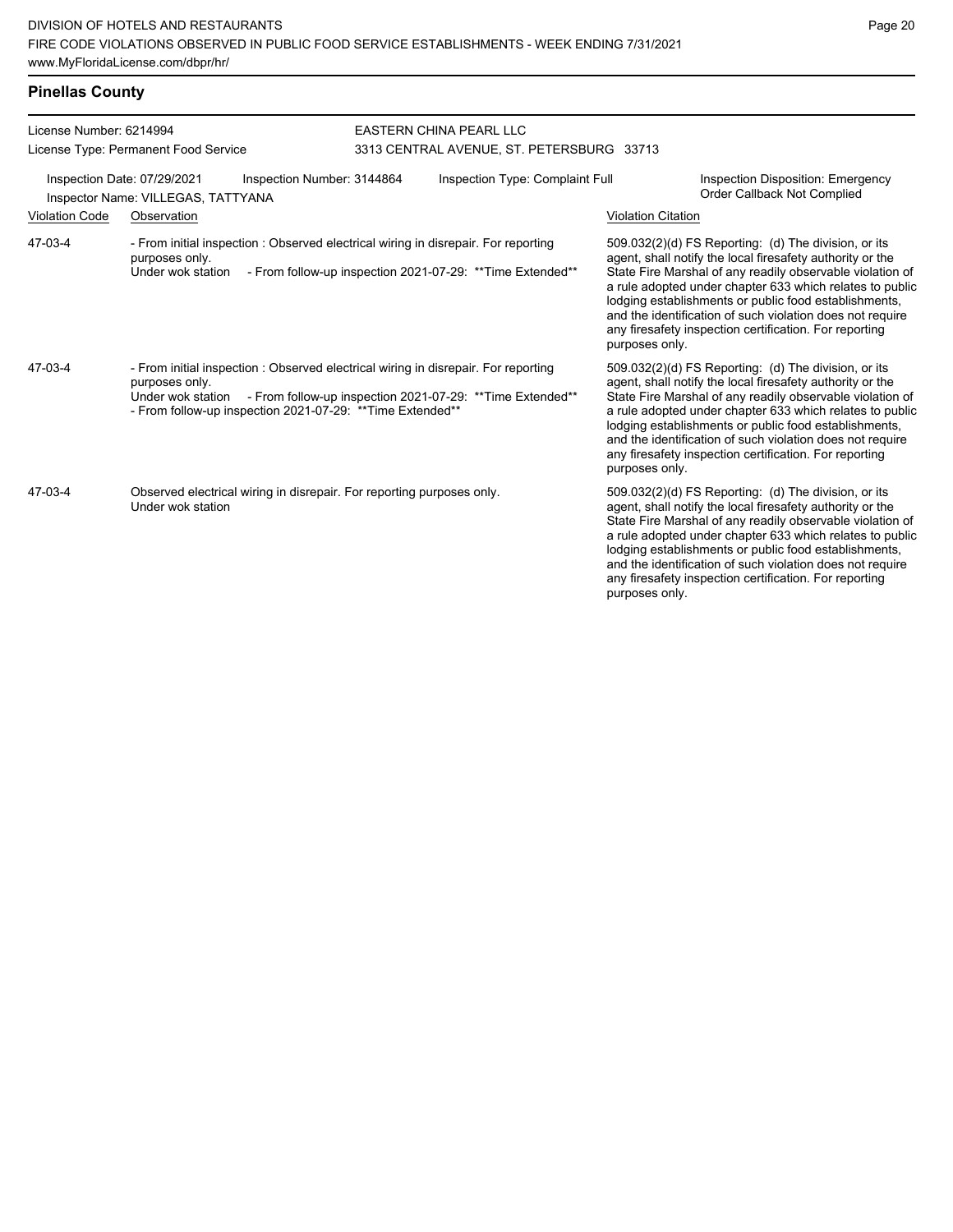### **Seminole County**

| License Number: 6905120<br>License Type: Permanent Food Service                                 |                                      |                                                                  |                                 | BUFFALO WILD WINGS 556<br>1670 RINEHART RD, SANFORD 32771                           |                                                                     |                                                                                                                                                                                                                                                                                                                                                                                                                            |  |
|-------------------------------------------------------------------------------------------------|--------------------------------------|------------------------------------------------------------------|---------------------------------|-------------------------------------------------------------------------------------|---------------------------------------------------------------------|----------------------------------------------------------------------------------------------------------------------------------------------------------------------------------------------------------------------------------------------------------------------------------------------------------------------------------------------------------------------------------------------------------------------------|--|
| Inspection Date: 07/26/2021<br>Inspection Number: 3118314<br>Inspector Name: ANGEL, TERRY       |                                      |                                                                  |                                 | Inspection Type: Routine - Food                                                     |                                                                     | Inspection Disposition: Inspection<br>Completed - No Further Action                                                                                                                                                                                                                                                                                                                                                        |  |
| <b>Violation Code</b>                                                                           | Observation                          |                                                                  |                                 |                                                                                     | <b>Violation Citation</b>                                           |                                                                                                                                                                                                                                                                                                                                                                                                                            |  |
| 46-01-4                                                                                         | boxes and bagged garbage.            |                                                                  |                                 | Marked exit/path to marked exit blocked. For reporting purposes only. Blocked by    | purposes only.                                                      | 509.032(2)(d) FS Reporting: (d) The division, or its<br>agent, shall notify the local firesafety authority or the<br>State Fire Marshal of any readily observable violation of<br>a rule adopted under chapter 633 which relates to public<br>lodging establishments or public food establishments,<br>and the identification of such violation does not require<br>any firesafety inspection certification. For reporting |  |
| License Number: 6905161                                                                         |                                      |                                                                  | THE ALLEY AND FUEL              |                                                                                     |                                                                     |                                                                                                                                                                                                                                                                                                                                                                                                                            |  |
|                                                                                                 | License Type: Permanent Food Service |                                                                  |                                 | 114 S PARK AVE, SANFORD 32771                                                       |                                                                     |                                                                                                                                                                                                                                                                                                                                                                                                                            |  |
| Inspection Date: 07/28/2021                                                                     | Inspector Name: ANGEL, TERRY         | Inspection Number: 3120788                                       |                                 | Inspection Type: Routine - Food                                                     |                                                                     | Inspection Disposition: Inspection<br>Completed - No Further Action                                                                                                                                                                                                                                                                                                                                                        |  |
| <b>Violation Code</b>                                                                           | Observation                          |                                                                  |                                 |                                                                                     | <b>Violation Citation</b>                                           |                                                                                                                                                                                                                                                                                                                                                                                                                            |  |
| 48-04-4                                                                                         |                                      | of the building. For reporting purposes only. By bar.            |                                 | Propane tank (larger than 2.7 lb. water capacity/1 lb. gas capacity) located inside | purposes only.                                                      | 509.032(2)(d) FS Reporting: (d) The division, or its<br>agent, shall notify the local firesafety authority or the<br>State Fire Marshal of any readily observable violation of<br>a rule adopted under chapter 633 which relates to public<br>lodging establishments or public food establishments,<br>and the identification of such violation does not require<br>any firesafety inspection certification. For reporting |  |
| License Number: 6902174                                                                         |                                      |                                                                  | <b>WENDY'S #4473</b>            |                                                                                     |                                                                     |                                                                                                                                                                                                                                                                                                                                                                                                                            |  |
|                                                                                                 | License Type: Permanent Food Service |                                                                  |                                 | 3717 S ORLANDO BLVD, SANFORD 32773                                                  |                                                                     |                                                                                                                                                                                                                                                                                                                                                                                                                            |  |
| Inspection Date: 07/30/2021<br>Inspection Number: 3114827<br>Inspector Name: THORNCROFT, ROBERT |                                      |                                                                  | Inspection Type: Routine - Food |                                                                                     | Inspection Disposition: Inspection<br>Completed - No Further Action |                                                                                                                                                                                                                                                                                                                                                                                                                            |  |
| <b>Violation Code</b>                                                                           | Observation                          |                                                                  |                                 |                                                                                     | <b>Violation Citation</b>                                           |                                                                                                                                                                                                                                                                                                                                                                                                                            |  |
| 45-02-4                                                                                         |                                      | extinguisher at the end of the line is in the red                |                                 | Portable fire extinguisher gauge in red zone. For reporting purposes only. Fire     | purposes only.                                                      | 509.032(2)(d) FS Reporting: (d) The division, or its<br>agent, shall notify the local firesafety authority or the<br>State Fire Marshal of any readily observable violation of<br>a rule adopted under chapter 633 which relates to public<br>lodging establishments or public food establishments,<br>and the identification of such violation does not require<br>any firesafety inspection certification. For reporting |  |
| License Number: 6905190                                                                         |                                      |                                                                  | <b>WINGSTOP</b>                 |                                                                                     |                                                                     |                                                                                                                                                                                                                                                                                                                                                                                                                            |  |
| License Type: Permanent Food Service                                                            |                                      |                                                                  |                                 | 120 W LAKE MARY BLVD, SANFORD 32773                                                 |                                                                     |                                                                                                                                                                                                                                                                                                                                                                                                                            |  |
| Inspection Date: 07/26/2021                                                                     | Inspector Name: THORNCROFT, ROBERT   | Inspection Number: 3109837                                       |                                 | Inspection Type: Routine - Food                                                     |                                                                     | Inspection Disposition: Warning<br>Issued                                                                                                                                                                                                                                                                                                                                                                                  |  |
| <b>Violation Code</b>                                                                           | Observation                          |                                                                  |                                 |                                                                                     | <b>Violation Citation</b>                                           |                                                                                                                                                                                                                                                                                                                                                                                                                            |  |
| 47-03-4                                                                                         |                                      | on the floor. A unused receptical is located behind the machine. |                                 | The ice machine is plugged into a extension cord that leads across the walk way     | purposes only.                                                      | 509.032(2)(d) FS Reporting: (d) The division, or its<br>agent, shall notify the local firesafety authority or the<br>State Fire Marshal of any readily observable violation of<br>a rule adopted under chapter 633 which relates to public<br>lodging establishments or public food establishments,<br>and the identification of such violation does not require<br>any firesafety inspection certification. For reporting |  |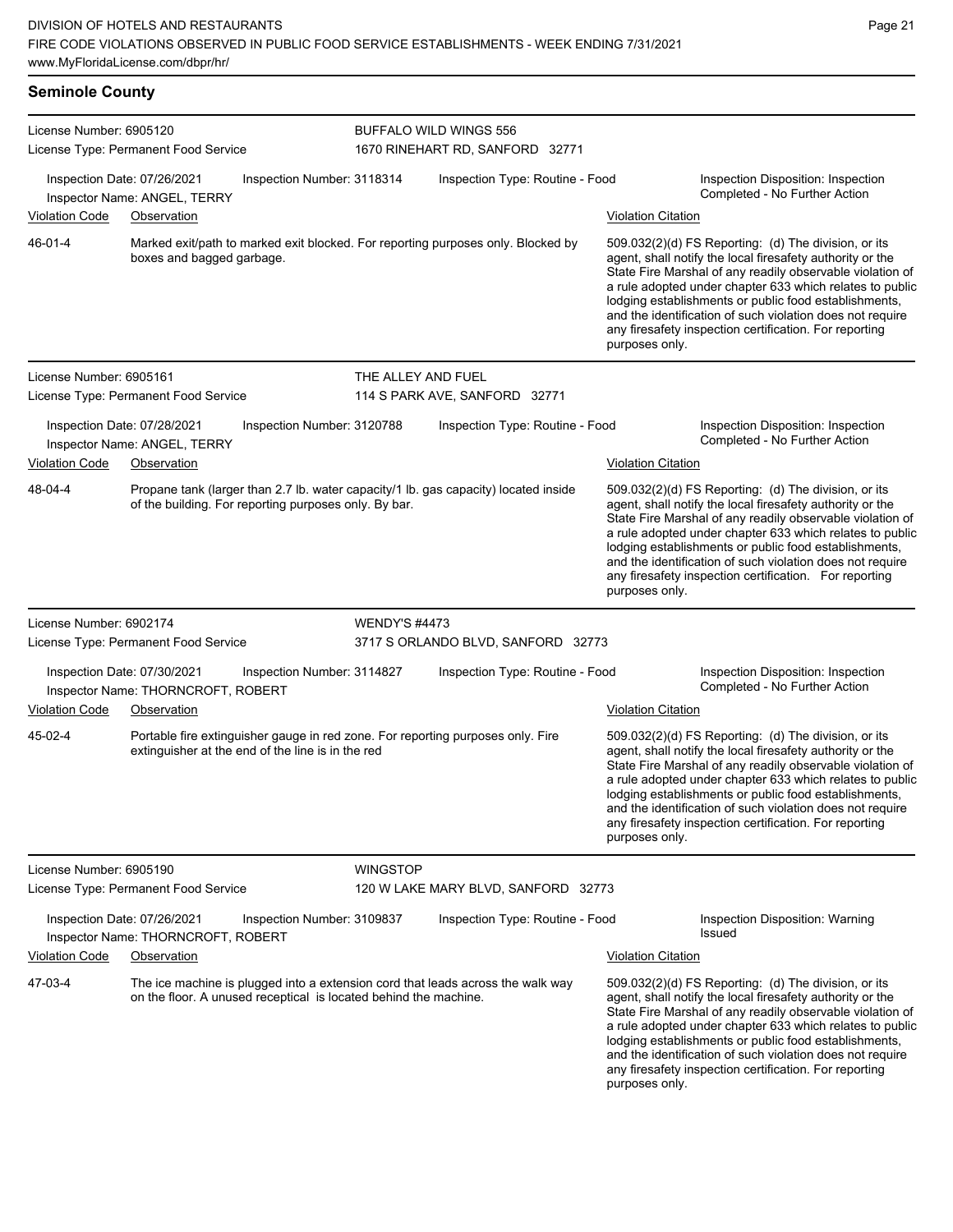#### **St. Lucie County**

| License Number: 6605152<br>License Type: Permanent Food Service                              |                                                              |                                                                                                                                                        | A TOUCH OF BROOKLYN<br>2331 S US HWY 1, FORT PIERCE 34982 |                                            |                                                                                                                                                                                                                                                                                                     |                           |                                                                                                                                                                                                                                                                                                                                                                                                                            |
|----------------------------------------------------------------------------------------------|--------------------------------------------------------------|--------------------------------------------------------------------------------------------------------------------------------------------------------|-----------------------------------------------------------|--------------------------------------------|-----------------------------------------------------------------------------------------------------------------------------------------------------------------------------------------------------------------------------------------------------------------------------------------------------|---------------------------|----------------------------------------------------------------------------------------------------------------------------------------------------------------------------------------------------------------------------------------------------------------------------------------------------------------------------------------------------------------------------------------------------------------------------|
| Inspection Date: 07/28/2021<br>Inspection Number: 3140089<br>Inspector Name: HARROD, JESSICA |                                                              |                                                                                                                                                        |                                                           | Inspection Type: Food-Licensing Inspection |                                                                                                                                                                                                                                                                                                     |                           | Inspection Disposition: Inspection<br>Completed - No Further Action                                                                                                                                                                                                                                                                                                                                                        |
| <b>Violation Code</b>                                                                        | Observation                                                  |                                                                                                                                                        |                                                           |                                            |                                                                                                                                                                                                                                                                                                     | <b>Violation Citation</b> |                                                                                                                                                                                                                                                                                                                                                                                                                            |
| 46-04-4                                                                                      | broken.                                                      | Exit door locked. For reporting purposes only. On back caged area. Door is<br>blocked by miscellaneous thing now and door is boarded due to door being |                                                           |                                            |                                                                                                                                                                                                                                                                                                     | purposes only.            | 509.032(2)(d) FS Reporting: (d) The division, or its<br>agent, shall notify the local firesafety authority or the<br>State Fire Marshal of any readily observable violation of<br>a rule adopted under chapter 633 which relates to public<br>lodging establishments or public food establishments,<br>and the identification of such violation does not require<br>any firesafety inspection certification. For reporting |
| License Number: 6602062                                                                      |                                                              |                                                                                                                                                        | PUEBLO VIEJO                                              |                                            |                                                                                                                                                                                                                                                                                                     |                           |                                                                                                                                                                                                                                                                                                                                                                                                                            |
| License Type: Permanent Food Service                                                         |                                                              |                                                                                                                                                        | 291 SW PORT ST LUCIE BLVD, PORT ST LUCIE 34984            |                                            |                                                                                                                                                                                                                                                                                                     |                           |                                                                                                                                                                                                                                                                                                                                                                                                                            |
|                                                                                              | Inspection Date: 07/26/2021<br>Inspector Name: HYNES, MONICA | Inspection Number: 3125003                                                                                                                             |                                                           | Inspection Type: Routine - Food            |                                                                                                                                                                                                                                                                                                     |                           | Inspection Disposition: Warning<br>Issued                                                                                                                                                                                                                                                                                                                                                                                  |
| <b>Violation Code</b><br>Observation                                                         |                                                              |                                                                                                                                                        |                                                           |                                            |                                                                                                                                                                                                                                                                                                     | <b>Violation Citation</b> |                                                                                                                                                                                                                                                                                                                                                                                                                            |
| No portable fire extinguisher present. For reporting purposes only.<br>45-01-4               |                                                              |                                                                                                                                                        |                                                           |                                            | 509.032(2)(d) FS Reporting: (d) The division, or its<br>agent, shall notify the local firesafety authority or the<br>State Fire Marshal of any readily observable violation of<br>a rule adopted under chapter 633 which relates to public<br>lodging establishments or public food establishments, |                           |                                                                                                                                                                                                                                                                                                                                                                                                                            |

and the identification of such violation does not require any firesafety inspection certification. For reporting